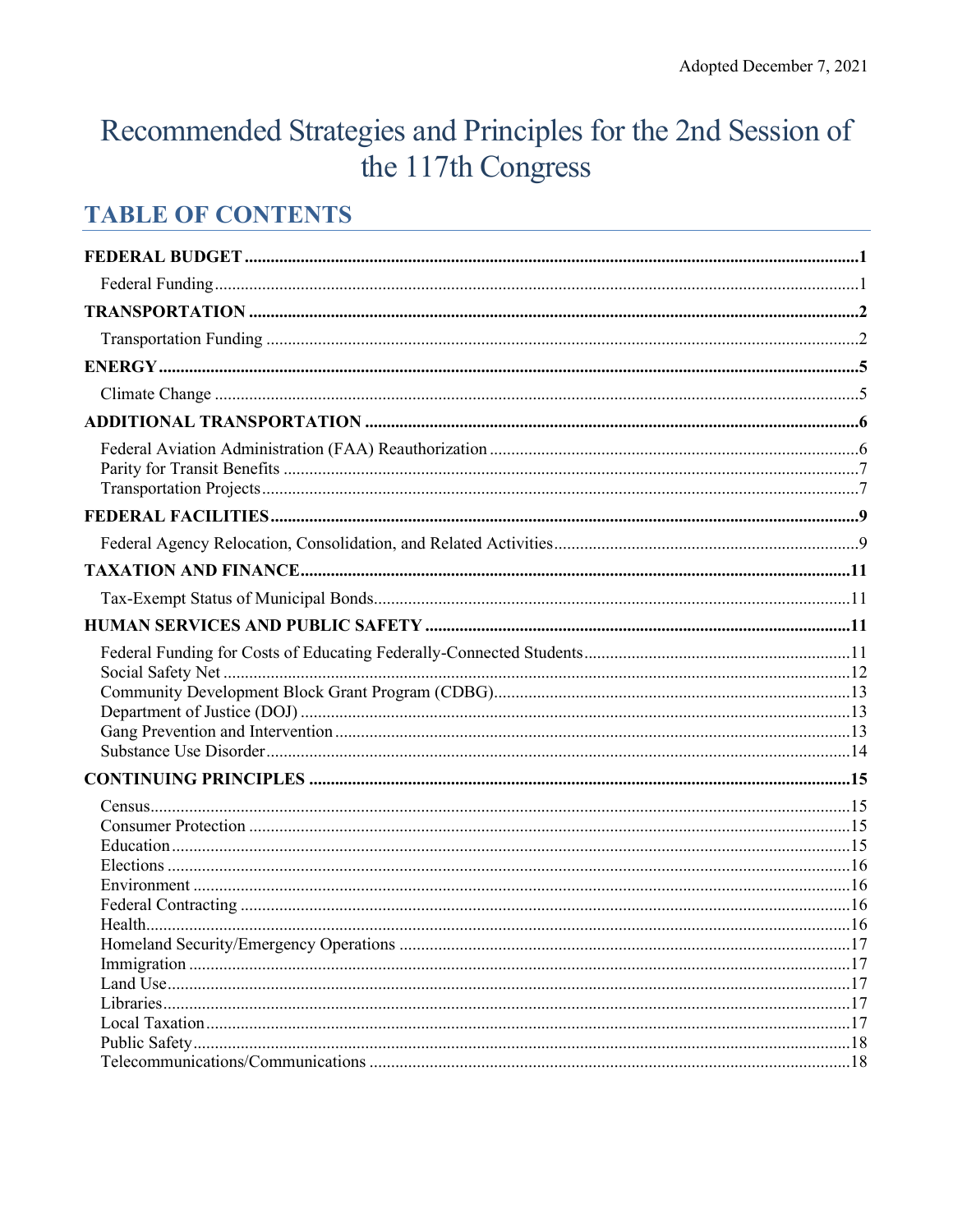## **INTRODUCTION**

Fairfax County has long maintained a strong partnership with the federal government, as the home to numerous federal agencies, employees, and contractors. According to USA Spending, federal government contracts performed in Fairfax County reached \$29.4 billion in Fiscal Year (FY) 2020. Thirty companies on Washington Technology magazine's 2020 list of the 100 largest government contractors in the nation have US headquarters in Fairfax County, and 78 of the top 100 have offices in the County. With a vibrant and diverse population and economy, Fairfax County is truly the federal government's partner, fundamentally important to the functioning of the federal government. Enhancing that critical partnership in a variety of areas is a top County priority.

## <span id="page-1-0"></span>**FEDERAL BUDGET**

#### <span id="page-1-1"></span>Federal Funding

#### **Support a balanced approach to future federal deficit reduction solutions and a proactive approach to repositioning the County in anticipation of possible long-term changes in federal funding. Also support sustained federal relief funding to address the current COVID-19 pandemic.**

Fairfax County recognizes that the federal government continues to face fiscal challenges, and has anticipated a certain amount of reprioritization of federal spending resulting from a lengthy national recession. However, the unprecedented economic and fiscal impacts of the current COVID-19 global pandemic have required broad and long-lasting federal assistance for state and local governments to help mitigate these effects, from dealing with the health implications of the virus, to the challenges of prolonged distance learning in public schools, to the implications for businesses and the local economy, among others. Sustained federal investments in many of these programs and services continue to be necessary, as all levels of government recover.

Congress passed economic relief packages to address the pandemic, including the Coronavirus Aid, Relief, and Economic Security (CARES) Act (P.L. No. 116-136) and the American Rescue Plan Act (ARPA) (P.L. No. 117- 2). Fairfax County received over \$311 million in direct aid through the CARES Act and ARPA's Coronavirus State and Local Fiscal Relief Fund (CSLFRF), and approximately \$111 million in additional funding is expected to be received in the near future. These funds have helped the County respond to the public health emergency and manage its economic impacts – this includes \$22 million to County non-profit partners to help support basic needs like food and rental assistance, over \$50 million to the Fairfax Relief Initiative to Support Employers (RISE) grant program (which supports the County's small businesses and non-profits), and \$25 million allocated to the Fairfax County PIVOT recovery grant program to strategically support the most economically impacted sectors and help small businesses recover. It is critical that localities have as much flexibility as possible in using federal pandemic-related funding, allowing local governments to respond to the challenges in their individual communities in a timely manner, particularly as the pandemic remains unpredictable and needs evolve over time.

As Congress finalizes federal spending decisions for FY 2022 (the federal government is currently operating under a Continuing Resolution that extends through February 18, 2022), it is essential to avoid significant reductions to high-priority programs affecting the lives of Fairfax County residents. In general, the County opposes federal funding initiatives that shift costs to localities, impose unfunded mandates, or pre-empt local programs and taxing authority, particularly because revenue options for localities in Virginia are extremely limited. The impacts of the 2017 federal tax cuts affected individuals in a variety of ways due to personal circumstances and financial decisions; however, the inclusion of a \$10,000 cap on taxpayers' ability to deduct state and local taxes (SALT) from their federally taxable income raised concerns among state and local governments, as those revenues support a variety of services, including funding for education, public safety, transportation, infrastructure, and human services. Given the significant appreciation in home values in Fairfax County, the \$10,000 limit on the SALT deduction for federal income taxes will likely pose a substantial hardship for many families, and the federal government should consider eliminating or substantially increasing the SALT cap.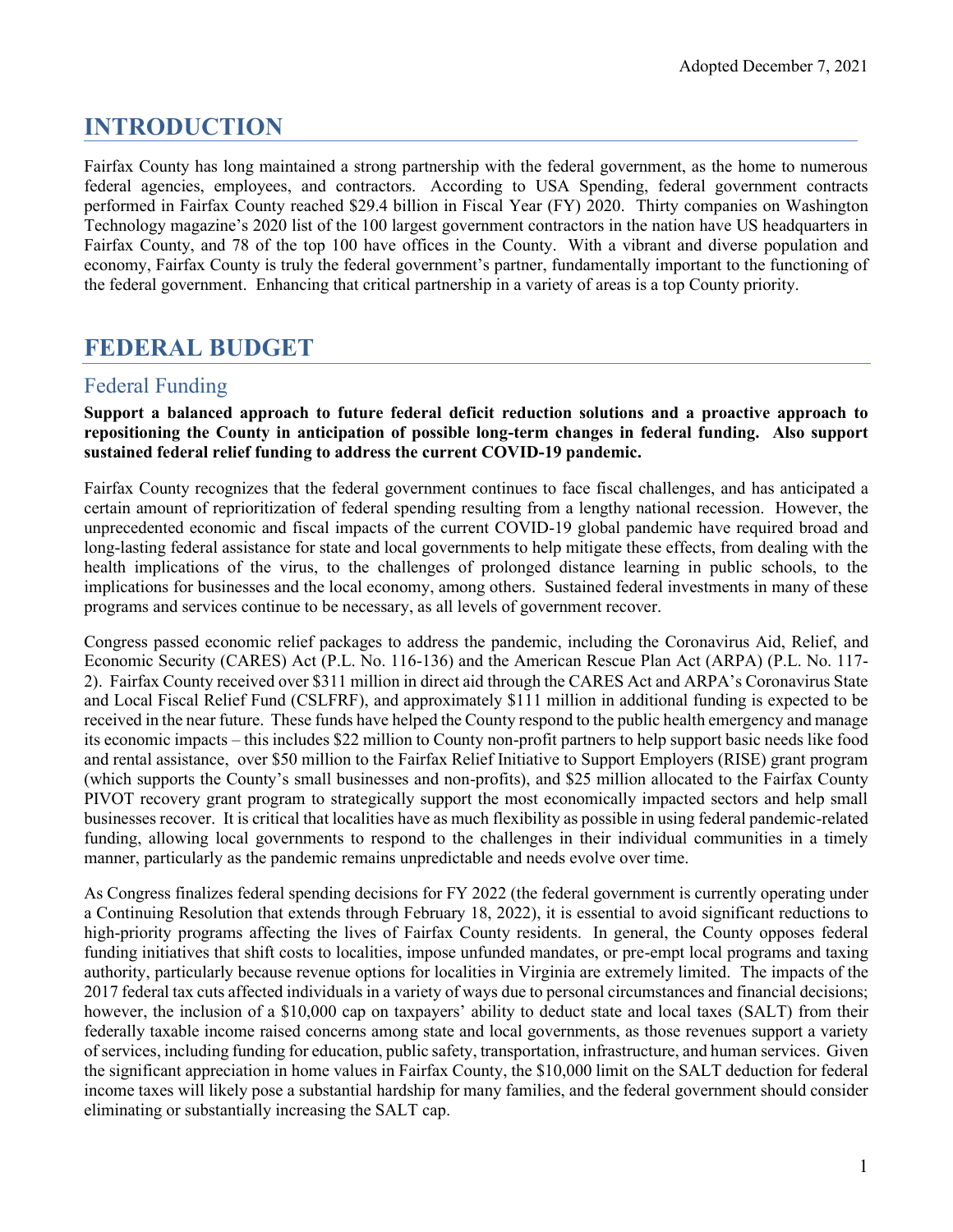In 2021, after a nearly decade-long ban, Congress elected to return to the practice of providing direct funding for specific projects, now called "community funding projects." This process is a fluid one, and parameters between the House and Senate differ. As a result, it is important for the County to maintain flexibility in submitting potential projects for federal funding, as funding opportunities may present themselves quickly, with limited response time, and with very specific federal requirements. Such County projects should be previously approved by the Board, required for the County to comply with federal or state mandates, or to carry out Board priorities. Projects must also meet all federal requirements for individual funding accounts, including the amount of funding available, types of projects eligible, project readiness, and community support of projects, among other specific requirements. Project requests incorporate the guidance from Congressional offices to maximize the competitiveness of each project.

A close working relationship between the County and the federal government continues to be essential. The County supports timely federal budget decisions to eliminate uncertainty that is detrimental to the Northern Virginia economy. *(Updates and reaffirms previous position.)*

## <span id="page-2-0"></span>**TRANSPORTATION**

#### <span id="page-2-1"></span>Transportation Funding

**Support increased federal investment in the nation's transportation infrastructure, including maintenance and expansion of the existing system, programs that expand non-motorized travel choices (such as Transportation Alternatives), and language included in the current authorization act giving priority to highway transportation funding for evacuation routes surrounding military facilities. As Congress implements a new surface transportation authorization, support greater coordination and decision-making authority for metropolitan areas and local governments in determining how transportation funding is spent. Efforts to address the economic impacts of the COVID-19 pandemic should also include an infrastructure component, which will help to provide long-needed infrastructure improvements while creating new workforce opportunities in the region and across the nation.**

In FY 2021, the US Department of Transportation (USDOT) had an overall funding level of approximately \$87.8 billion, with a discretionary funding level of \$25.3 billion and \$62.3 billion in obligation limitations. The President's FY 2022 budget proposed an increase for USDOT, at an overall funding level of approximately \$88.2 billion (an over \$350 million increase from the FY 2021 enacted level) and a discretionary funding level of \$25.9 billion (an over \$400 million increase from the FY 2021 enacted level). Congress has not yet completed the FY 2022 appropriations bill for USDOT; however, the House bill contains higher funding levels than were included in the President's FY 2022 budget. The House's and Senate's FY 2022 Transportation/Housing and Urban Development (T-HUD) appropriations bills provide total USDOT funding of \$106.5 billion and \$91.2 billion, respectively, in budgetary resources.

Investments in transportation are necessary for a strong economy and to help spur growth. These investments not only make necessary improvements to regional and national infrastructure, but also create jobs – both during the construction of the facilities, as well as through the access they provide to other employment opportunities. Northern Virginia's need for transportation solutions for all modes will continue to grow in size and scope. This includes the need for bicycle and pedestrian facilities that help improve travel choices while providing public health benefits, as well as other efforts to address "last-mile" connections to home and work. Fairfax County has taken actions to substantially increase local funding for transportation infrastructure and services. The Commonwealth has also taken important steps forward, and the federal government must also do its part. The Infrastructure Investment and Jobs Act (IIJA) contains a five-year surface transportation bill that includes additional funding for many programs vital to the County and the Commonwealth, and funding must be provided in accordance with those authorized levels. Fairfax County opposes any efforts to reduce transportation funding from the levels authorized in the IIJA, as well as efforts to eliminate programs essential for the County. The IIJA authorizes and provides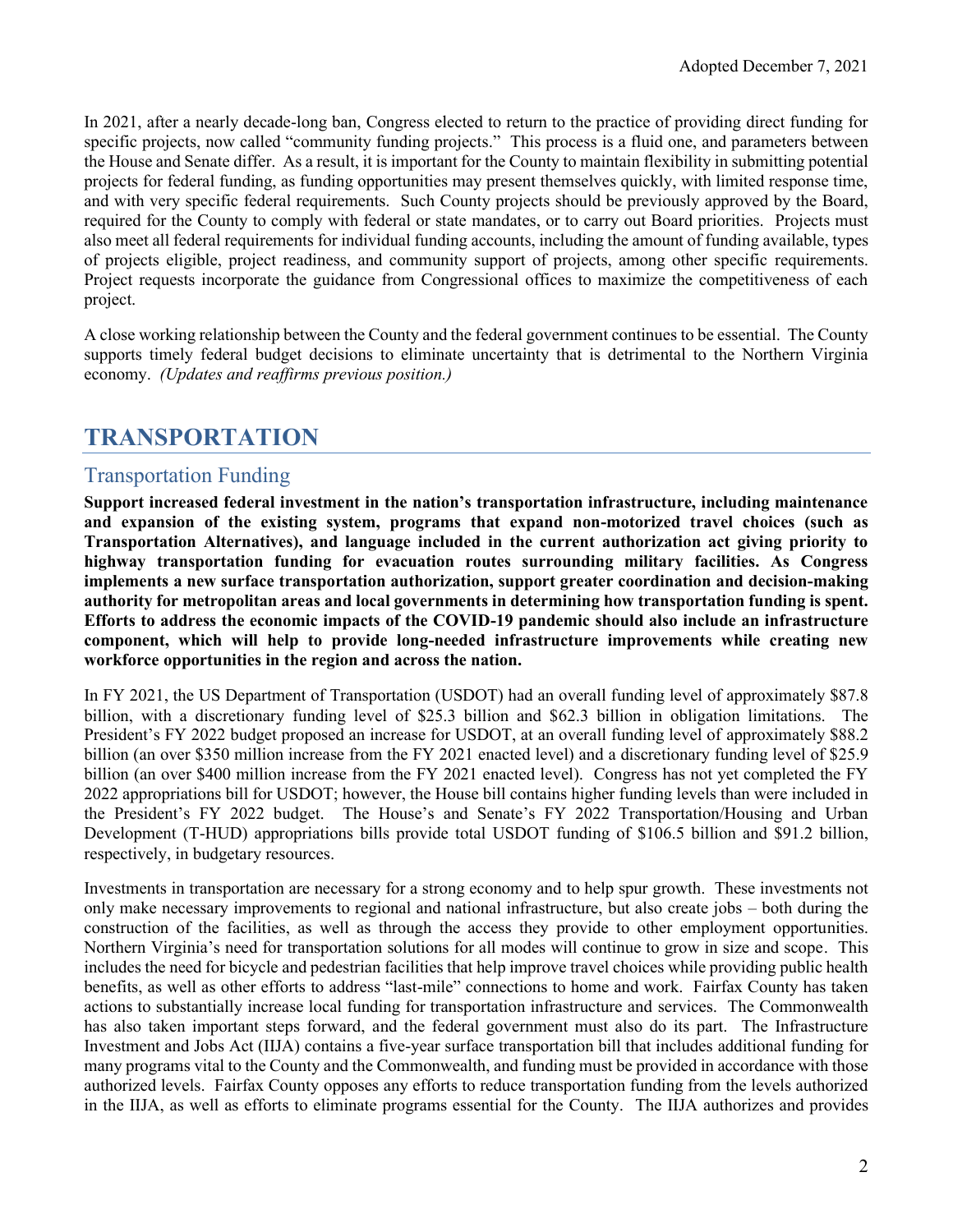upfront supplemental appropriations from FY 2022 to FY 2026 for several new programs which support local transportation-related projects, including: \$5 billion for the Safe Streets and Roads for All competitive grant program, supporting local initiatives to prevent death and serious injury on roads and streets; and, \$500 million for the Strengthening Mobility and Revolutionizing Transportation (SMART) grant program, conducting demonstration projects focused on advanced smart city or community technologies and systems to improve transportation efficiency and safety (including autonomous vehicles and smart grids to support electric vehicles). Safety must also continue to be an important focus of transportation projects.

• **Support dedicated funding for the Washington Metropolitan Area Transit Authority (WMATA), to ensure the success of this critical transit system.** Hailed as "America's subway," Metrorail is vital to the transportation networks and economic growth of Northern Virginia and the DC region, and is fundamental to the functioning of the federal government, carrying thousands of federal workers to their posts every day. The County supports WMATA's efforts to enhance the safety and security of the system and its riders through adequate funding and oversight to ensure the viability of this essential transit system.

In Virginia, local jurisdictions are responsible for providing substantial funding for WMATA (Fairfax County provides approximately \$95 million each year in local and regional funding for operating and capital costs, and transfers approximately \$100 million in state aid annually). Until recently, WMATA was the only major transit provider in the country without a permanent, dedicated revenue source for a significant part of its revenue base – the vast majority of the \$2.2 billion operating and \$2.6 billion capital budgets are derived from passenger fares and contributions by member jurisdictions, though the additional assistance provided by the federal government to assist during the COVID-19 pandemic has been vital in continuing service over the past two years. Virginia, Maryland, and DC recently took a major step forward by providing \$500 million annually for state of good repair needs, as well as requiring governance reforms to enhance the safety, security, and efficiency of the system. The County and the region are implementing the governance reforms, and several changes have already been made (it is important to note that Virginia's legislation addressed WMATA funding needs at the expense of other significant projects throughout the region, by diverting \$102 million per year in existing funding from the Northern Virginia Transportation Authority and localities to WMATA – recent legislative action restored approximately \$63.5 million annually, but substantially more funding is necessary to address the diversion). In 2009, the federal government established a precedent for linking WMATA Board representation and financial investments in the system (which was then followed by the Commonwealth in 2011), and upholding that precedent requires local jurisdictions to remain active participants on the WMATA Board as long as current funding patterns are maintained.

While local, regional, and state efforts to address capital needs and state of good repair are ongoing, sufficient federal support, including the recent reauthorization of the Passenger Rail Investment and Improvement Act of 2008 (PRIIA) annual appropriation (\$150 million per year, which is matched by the WMATA jurisdictions) and additional federal capital support, remains necessary. Fairfax County's Congressional delegation demonstrated its continued strong support for federal WMATA funding through the introduction of legislation and inclusion of funding authorization within the IIJA. The IIJA authorizes a total of \$1.35 billion from FY 2022 through FY 2030 (or \$150 million annually) for WMATA, while requiring changes to its Office of Inspector General, including independent hiring and budget authority. The House's and Senate's FY 2022 T-HUD spending bills each include \$150 million in funding for the annual PRIIA allocation for WMATA, the same as the FY 2021 enacted level and the President's FY 2022 budget request. *(Updates and reaffirms previous position.)*

• **Support additional COVID-19 relief funding for transit agencies in any future COVID-19 or related relief packages. Also support flexibility in the allowable uses of all pandemic-related relief funds, including those that address transportation infrastructure impacts.** In addition to long-standing needs, the COVID-19 pandemic has significantly impacted transit in the National Capital Region and throughout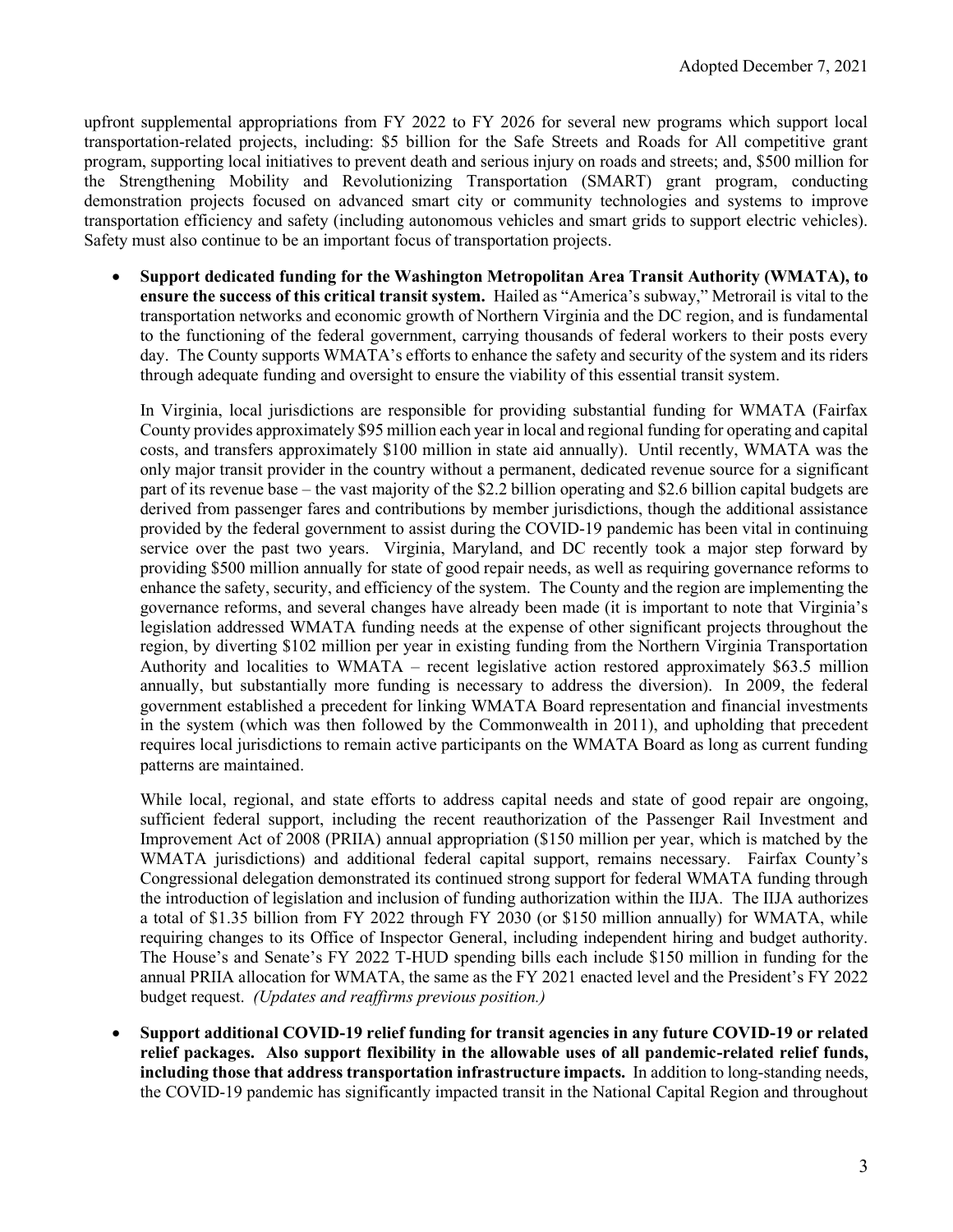the nation, with many transit systems seeing a significant reduction in transit ridership and farebox revenues. While ridership has begun to increase for some systems, it is still far lower than prior to the pandemic. However, transit remains a vital component of the region's transportation system, ensuring that essential federal and private sector employees are able to commute to work, while serving as a lifeline for those who rely on transit services to accomplish essential daily tasks. The federal aid included in the CARES Act provided WMATA, the Fairfax Connector, Virginia Railway Express, and other transit systems short-term financial relief – this has been vital to their continued operations. However, the continued shortfalls in ridership and fare revenue present additional financial and operating challenges. Additionally, the federal government has provided substantial funding related to the effects of the current pandemic, including funding related to infrastructure and transit – if additional federal funding is provided, it is critical that such funding include needed flexibility. *(Updates and reaffirms previous position.)*

- **Support continued federal investment in the Fixed Guideway Capital Investment Grant program.** This program provides competitive grant funding for major transit capital investments, including rapid rail, light rail, bus rapid transit (BRT), and commuter rail. This funding is critical for transit projects that are developed by local communities, such as the planned Richmond Highway and Leesburg Pike BRT projects. The program (which includes funding for New Starts projects) is authorized at \$2.3 billion annually. In FY 2021, the Capital Investment Grant (CIG) program was funded at over \$2 billion. The President's FY 2022 budget requested funding for CIG at \$2.47 billion, while the House's and Senate's FY 2022 T-HUD spending bills provide \$2.47 billion and \$2.25 billion respectively. Additionally, the IIJA authorizes \$15 billion for Capital Investment Grants from FY 2022 to FY 2026, and provides \$8 billion in upfront supplemental appropriations. *(Updates and reaffirms previous position.)*
- **Support full funding for the Congestion Mitigation and Air Quality (CMAQ) formula program.** This program provides funds for state and local governments to improve air quality in transit-intensive areas that do not meet the National Ambient Air Quality Standards (NAAQS) for ozone, carbon monoxide, or particulate matter ("nonattainment areas"); or, maintain standards in areas where there is a risk of nonattainment, due to high transportation activity ("maintenance areas"). These funds are distributed to each state on a formula basis and are awarded to projects through metropolitan planning organizations (MPOs). The Fixing America's Surface Transportation (FAST) Act authorized \$2.45 billion for FY 2019 and \$2.5 billion for FY 2020, while the IIJA increases funding to \$13.2 billion from FY 2022 to FY 2026 (\$2.64 billion annually). Additionally, the authorization levels for CMAQ have been increased in the IIJA – support for CMAQ funding is a long-standing County priority*. (Updates and reaffirms previous position.)*
- **Support full funding for transportation discretionary grant programs, including the National Significant Multimodal Freight and Highway Projects Program (previously known as Infrastructure for Rebuilding America, or INFRA and FASTLANE), and Rebuilding American Infrastructure with Sustainability and Equity, or RAISE (previously known as BUILD and TIGER).** Both grant programs provide important funding opportunities for critical transportation projects. In FY 2021, RAISE was funded at \$1 billion. RAISE is not authorized, but is funded annually through additional appropriations in the recently passed IIJA. Specifically, the IIJA provides \$12.5 billion in supplemental appropriations for RAISE grants from FY 2022 to FY 2026 (or \$2.5 billion annually), with \$5 billion for multimodal projects of national or regional significance and \$7.5 billion for projects with significant local or regional effects. It may be beneficial to streamline these programs in the future, and to give greater consideration to congestion and mobility issues in the award processes. *(Updates and reaffirms previous position.)*
- **Support full funding for the Transportation Infrastructure Finance and Innovation Act (TIFIA) loan program.** TIFIA provides credit assistance for qualified projects of regional and national significance, seeking to leverage federal funds by attracting substantial private and other non-federal investment in vital improvements to the nation's surface transportation system. The FAST Act authorized TIFIA for \$300 million per year from FY 2019 to FY 2020, expanded loan eligibility to include transit-oriented development (TOD) projects, and lowered the minimum anticipated project cost to qualify from \$50 million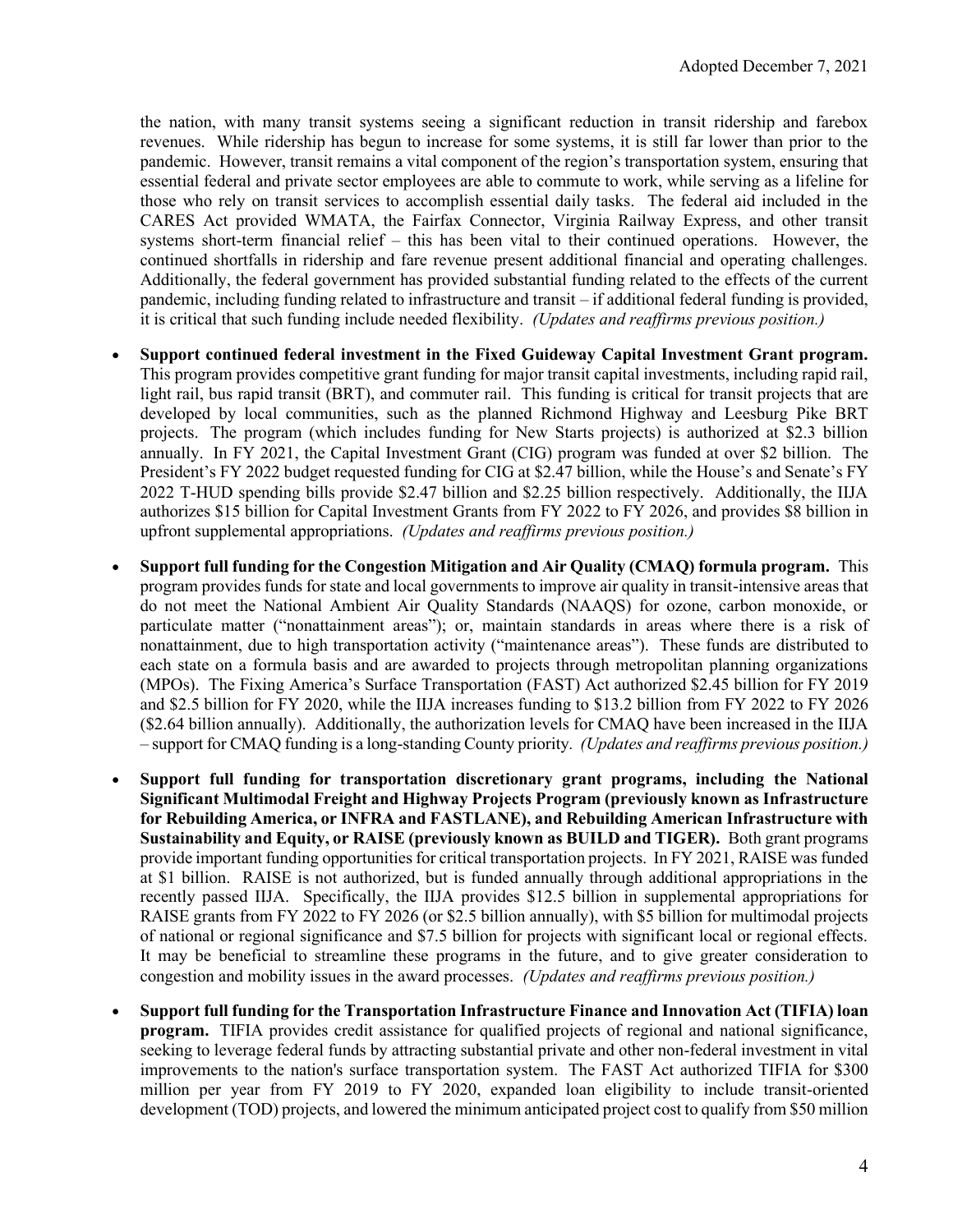to \$10 million for TOD and from \$50 million to \$15 million for Intelligent Transportation System projects, retaining a \$50 million threshold for all other eligible surface transportation projects. The IIJA authorizes TIFIA (and many other transportation programs) through FY 2026, and provides \$1.25 billion in guaranteed contract authority from the Highway Trust Fund from FY 2022 to FY 2026 for the TIFIA program. *(Updates and reaffirms previous position.)* 

• **Support funding and policies that enhance TOD options for local governments.** Fairfax County is considering various options for funding infrastructure to support TOD. The County was one of 16 organizations selected to receive funding through the Federal Transit Administration's (FTA) TOD Planning Pilot Program in 2016. TOD grants can play a significant role in several areas in Fairfax County, including Tysons, Springfield, Seven Corners, and Reston. The enacted FY 2021 T-HUD spending bill provided over \$10 million for the TOD Planning Pilot Program. The House's FY 2022 T-HUD spending bill provides \$40 million for planning, preparation, or design of projects emphasizing transit, transitoriented development, and multimodal projects; however, the Senate's FY 2022 T-HUD spending bill does not provide any funding for this program. The IIJA does not authorize or provide any additional appropriations for this program either. The County supports expanding its funding partnership with the federal government for TOD to ensure continuation of the region's economic vitality. *(Updates and reaffirms previous position.)* 

## <span id="page-5-0"></span>**ENERGY**

#### <span id="page-5-1"></span>Climate Change

**Support innovative approaches to address global climate change, including incentives to increase research and development for emerging energy-efficient and renewable technologies, and carbon pricing to incentivize market forces to decrease the use of fossil fuels. Also support federal funding for state and local governments to address issues related to global climate change, including the identification of climate risks and vulnerabilities, the development of adaptation and resilience strategies, energy conservation, use of renewable energy sources (including waste to energy), green buildings and vehicles, preservation of parkland and wetlands, habitat creation, carbon sequestration, and reduced emissions and greenhouse gases.**

For decades, Fairfax County has pursued initiatives to combat climate change. The County is currently accelerating and increasing local efforts through the implementation of a Carbon Neutral Counties Declaration, as well as implementing goals, strategies, and actions included in the Community-wide Energy and Climate Action Plan (CECAP), accepted in 2021. Complementing CECAP is Resilient Fairfax, an initiative which will encompass the development of a comprehensive Climate Adaptation and Resilience Plan for the County and the community as well as the implementation of strategies to reduce risk to County residents, businesses, and infrastructure. The federal government must also do its part by adopting a more aggressive strategy to address climate change, along with innovative policies and strategies, including carbon pricing, clean energy mandates, investments in green infrastructure and services, and strategies for preservation of forest and wetlands. This strategy should consider negative impacts on vulnerable populations and include community involvement and public education. Also, support funding and incentives to increase research and development for emerging energy-efficient and renewable technologies, including extending the Solar Tax Credit (also known as an Investment Tax Credit) for both commercial and residential projects (as of 2020, the Solar Tax Credit for residential projects is 26 percent, but it will decrease to 22 percent in 2023 and will be eliminated in 2024). The Solar Tax Credit for commercial projects is 22 percent, decreasing to 10 percent in 2022. The County supports efforts to amend the Safer Affordable Fuel-Efficient (SAFE) Vehicles Rule to conform or expand upon the current California vehicle emissions standards, which will enhance state and local efforts to reduce emissions and promote clean air, aligning with President Biden's recent initiative on robust new fuel economy standards. Finally, the County supports proposals to incentivize the expansion of renewable energy sources and zero-emission vehicle infrastructure currently under consideration in the House. *(Updates and reaffirms previous position.)*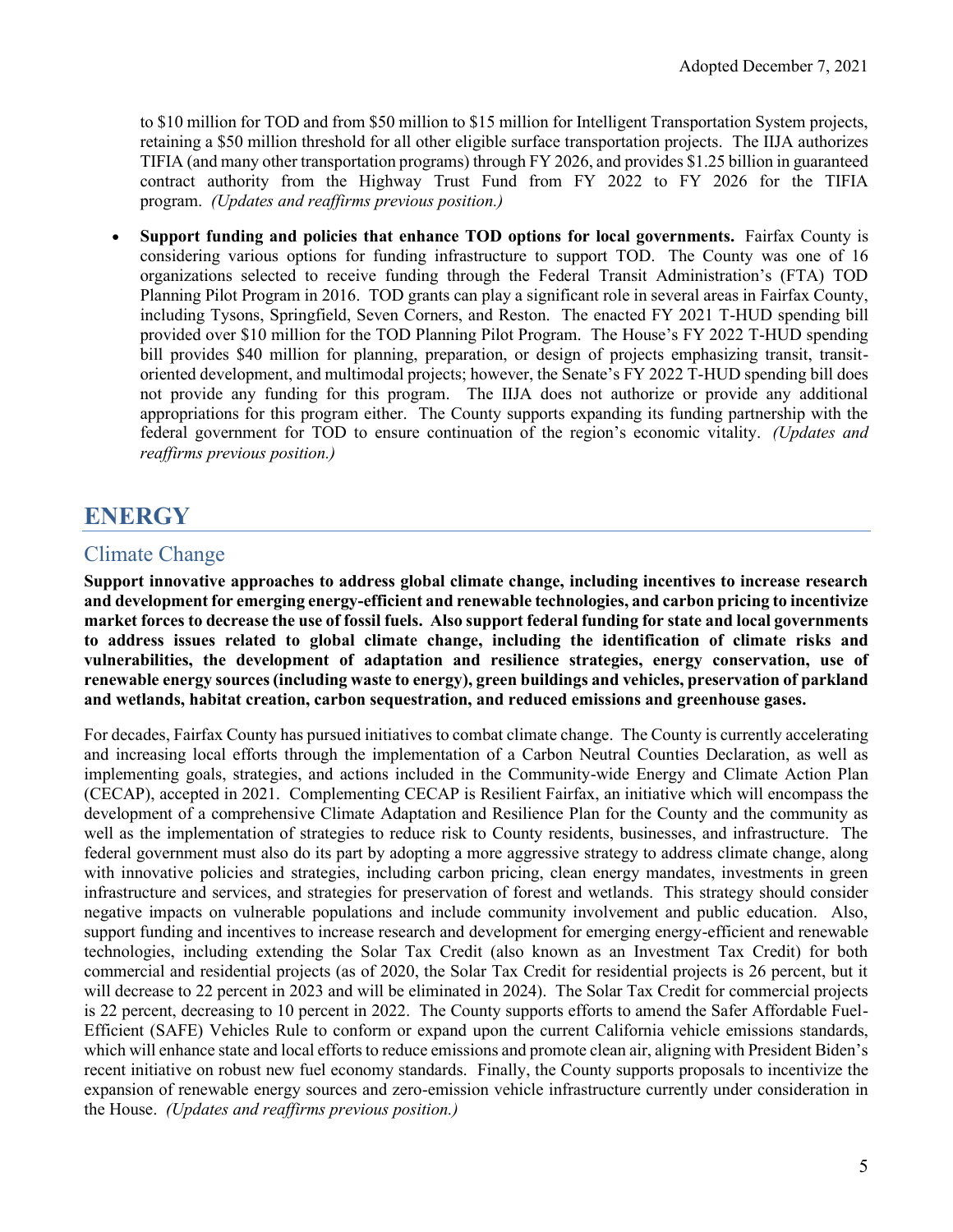## <span id="page-6-0"></span>**ADDITIONAL TRANSPORTATION**

### <span id="page-6-1"></span>Federal Aviation Administration (FAA) Reauthorization

#### **Oppose further changes to the perimeter and slot rules for Reagan National Airport to protect the balance between Washington Dulles International and Reagan National Airports and support efforts to reduce the impact of aircraft noise on Fairfax County residents.**

Federal law limits flights at Reagan National Airport to ensure balanced capacity between Washington Dulles International Airport and Reagan National. Previous FAA reauthorization bills (2012, 2011, and 2003) have given Reagan National more permitted slots (allowable takeoffs and landings per hour) and more non-stop flights beyond 1,250 miles (perimeter rule) to the detriment of Washington Dulles International. However, the five-year FAA reauthorization bill enacted in 2018 makes no additional changes to the perimeter and slot rules. The interconnectedness of Virginia's aviation system makes Dulles imperative to the continued success of airports around the Commonwealth, and air expansion at Dulles is a major economic driving force in Fairfax County and Northern Virginia. As a result, the region, the Commonwealth, and the federal government have made significant investments in transportation projects to further spur the airport's growth, including the Metrorail Silver Line extension and improvements to Route 28 that will provide greater accessibility to Dulles.

Further, the implementation of the federal Next Generation Air Transportation System (NextGen, which is an upgrade to the nation's air traffic control system and is designed to manage more air traffic with greater efficiency) has resulted in flight paths concentrated over certain communities. In particular, the concentration of flight paths for arrivals and departures to the south of Reagan National Airport has resulted in a significant increase in noise over residential areas in the County along those flight paths. The FAA reauthorization bill requires the FAA to study the potential health impacts of overflight noise, consider the feasibility of amending current procedures for noise sensitive communities, and review NextGen community involvement practices. In the 117th Congress, several bills are currently under consideration to combat air traffic noise. In early 2021, the FAA released a noise survey, the Neighborhood Environmental Survey, which noted a substantial increase in the percentage of people who are highly annoyed by aircraft noise over the entire range of aircraft noise levels considered, including at lower noise levels. Because the survey used lagging data, the Congressional Quiet Skies Caucus, including Congressman Don Beyer (VA), sent a letter to the FAA expressing concerns over the survey's outdated noise metrics, which do not accurately reflect the level of disruption caused by aircraft noise. The FAA's response indicated the agency is taking steps to begin a policy review to advance the scientific understanding of noise impacts. It also indicated it would continue a community engagement strategy to discuss the management of airspace with affected communities, as well as work with airports, airlines, and local elected officials on strategies to promote transparency in resolving community concerns. The General Accountability Office (GAO) also released a report on September 28, 2021, titled "Aircraft Noise: FAA Could Improve Outreach through Enhanced Noise Metrics, Communication, and Support to Communities." The GAO noted that the FAA combines the intensity and duration of noise, and the number of flights overhead on an average day, to quantify the noise at locations under a new flight path. The GAO found that this approach does not provide a clear view of what communities may experience and recommended that the FAA supplement its analysis and provide more information to the public about potential flight noise. The County supports efforts to reduce the impact of aircraft noise on Fairfax County residents by modifying flight paths south of Reagan National to keep aircraft more centered over the Potomac River, rather than over populated areas.

Finally, the 2018 FAA reauthorization bill includes language addressing the regulation of unmanned aircraft systems (UAS) by directing the Comptroller General of the US to study the potential role of local governments in UAS regulations. Increased local government involvement in the development and implementation of UAS policy has been a priority of the National Association of Counties (NACo). In September 2020, the GAO released its report on this issue, stating that, "Although DOT officials told us they recognize that state, local, and tribal governments have legitimate interests and constitutionally reserved rights to protect the property, privacy, and security of their citizens, the officials expressed concern with bans or other substantial restrictions affecting the safety or efficiency of UAS operations. Such restrictions, the officials said, are presenting UAS operators with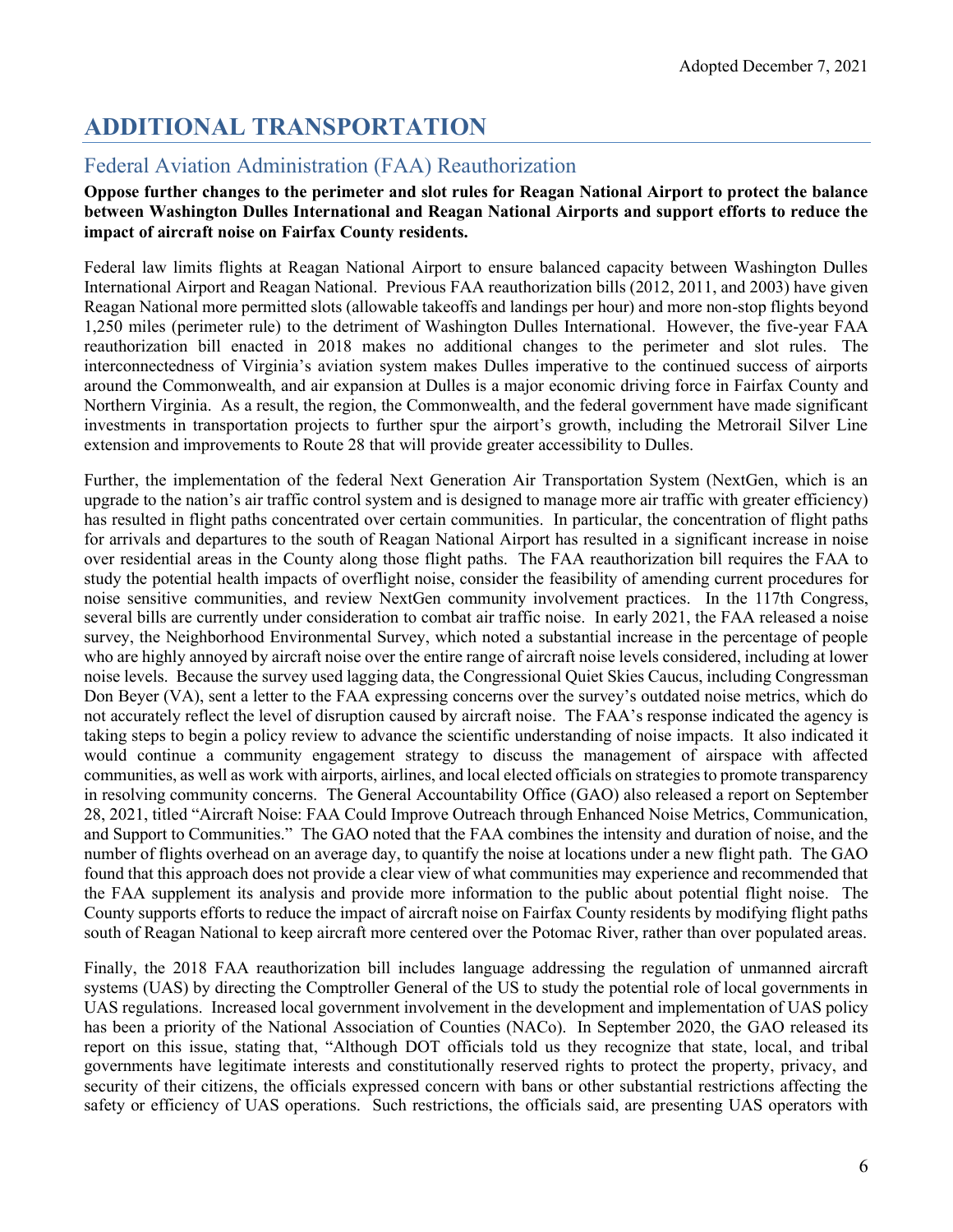what DOT characterized as a 'daunting regulatory patchwork' of differing restrictions, many of which the Department believes could conflict either with current law or with regulatory policies it may wish to develop in the future. Further, the DOT officials told us, the Department believes the regulatory uncertainty created by what they referred to as a 'hodge-podge of differing federal and state regimes' threatens to dampen innovation and investment in commercial drone use and impede progress toward the federal goal of UAS integration."

USDOT has also established a pilot program to test and evaluate the integration of UAS into the national airspace system – Virginia Tech's Center for Innovative Technology (CIT) was one of the original ten lead participants. In October 2020, then US Secretary of Transportation Elaine Chao announced the conclusion of the three-year UAS Integration Pilot Program (IPP), and indicated that eight of the nine state, local, and tribal governments that participated in the program, including the CIT team, signed new agreements with the FAA to continue to tackle remaining UAS integration challenges. The eight governments will now participate in the BEYOND initiative, which is focused "on operating under established rules rather than waivers, collecting data to develop performancebased standards, collecting and addressing community feedback and understanding the societal and community benefits, and to streamline the approval processes for UAS integration." The requirements established by the FAA in 2019, including recreational drone pilots in the Low Altitude Authorization and Notification Capability (LAANC) system, which automates the application and approval process for drone pilots to allow for more efficient correspondence between drone pilots and air traffic controllers, remain in place. Thus far, there has not been any activity related to the BEYOND initiative under the Biden administration. *(Updates and reaffirms previous position.)*

#### <span id="page-7-0"></span>Parity for Transit Benefits

#### **Support continued parity between the levels of transportation benefits provided for transit and for parking.**

Permanent parity between the level of tax-free employer-provided transit benefits and parking benefits is important in making transit service more attractive to commuters. The 2017 Tax Reform and Jobs Act eliminated the business deduction for private employers providing qualified mass transit and parking subsidies (this change did not affect the federal government, which can continue to provide such subsidies). In the past, businesses were able to claim a federal business tax deduction on the amount they contributed to the commuter benefits program. Now, private sector employees can choose to contribute a portion of their income for qualified mass transit and parking expenses, pre-tax. On January 1, 2020, the limit was increased from \$265 to \$270 per month. The public transit subsidy for federal employees was also raised to \$270 per month in 2020 and this monthly rate continued through 2021. Since most County transit riders have vehicles available, an end to deductions for employers in the private sector may result in more commuters driving, thereby worsening the substantial congestion on Northern Virginia's roads*. (Updates and reaffirms previous position.)*

#### <span id="page-7-1"></span>Transportation Projects

The IIJA has created several competitive grant opportunities over the next several years. At the same time, Congress is again considering increasing the use of project-specific funding mechanisms. As these various funding opportunities become available, the County supports the following key transportation priorities:

#### • **Richmond Highway (US Route 1) Widening and BRT:**

The Richmond Highway Corridor is one of the most heavily transit-dependent areas of Fairfax County, and one that is critically important to federal operations as an access point and evacuation route for Fort Belvoir (falling under the priority designation for grant funding that Congress explicitly recognized in federal law). It is also one of the most congested and economically disadvantaged areas of the County. Embark Richmond Highway is an initiative focused on creating a multimodal future for the Corridor, which includes long-term planning efforts and a focus on economic development.

The County is working with the Virginia Department of Transportation (VDOT) to widen Richmond Highway between Mount Vernon Memorial Highway (south) and Sherwood Hall Lane, providing a six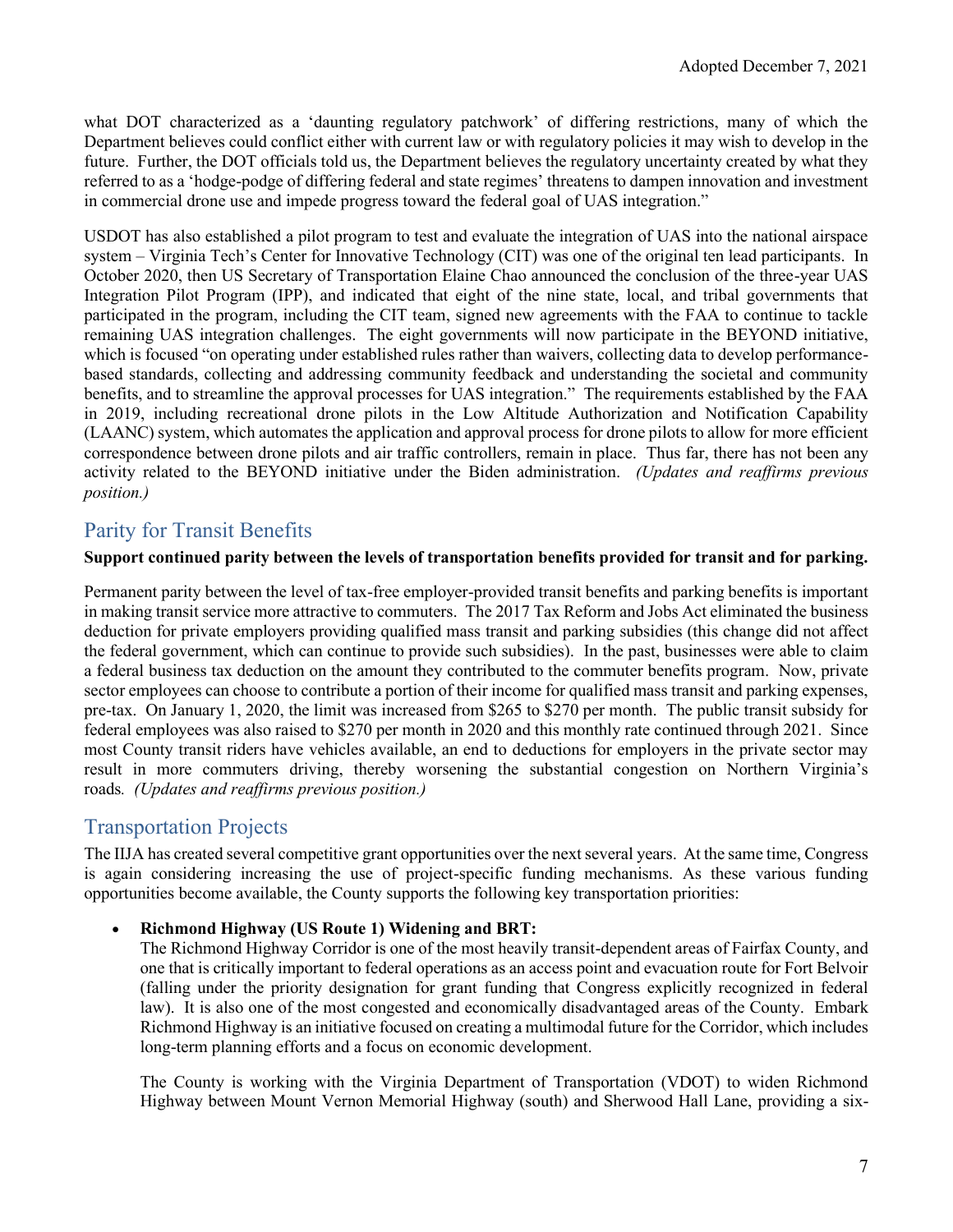lane facility that will complement the recently completed project widening Richmond Highway from Telegraph Road to Mount Vernon Memorial Highway. This will result in a six-lane facility between Fort Belvoir and I-95/I-495 in Alexandria (including both pedestrian and bicycle facilities), and will also provide the center median needed for a BRT project to operate. This is a fundamental part of the Embark plan (the BRT will extend from the Huntington Metrorail Station to Fort Belvoir). In addition, a future Metrorail extension is anticipated from Huntington to the Hybla Valley Community Business Center. The project will include new transit stations, as well as facilities for bicyclists and pedestrians. These projects will enhance the value of current and future federal investments, among them the Base Realignment and Closure (BRAC) related improvements to Fort Belvoir facilities, by improving access to and mobility around Fort Belvoir. *(Updates and reaffirms previous position.)*

#### • **Soapstone Connector:**

The Soapstone Drive Connector over the Dulles Corridor (Dulles Toll Road, Dulles International Airport Access Highway, and the Metrorail Silver Line) will provide connectivity and accessibility to the Wiehle-Reston East Metrorail Station by connecting major east-west roads (Sunset Hills Road and Sunrise Valley Drive) located north and south of the Corridor. This new roadway will create additional capacity across the Dulles Corridor, reduce congestion, and improve accessibility and mobility to and within the area surrounding the Wiehle-Reston East Metrorail Station, as well as relieve congestion on Reston Parkway and Wiehle Avenue. By including designated northbound and southbound bike lanes and pedestrian sidewalks, and providing another route option for local and regional transit operators to use, the project improves multimodal connectivity to and around Wiehle-Reston East. This additional connection across the Dulles Toll Road will also improve traffic operations in Reston overall. *(Reaffirms previous position.)*

#### • **Fairfax County Parkway Widening from Route 123 to Nomes Court:**

This project widens the Fairfax County Parkway from four to six lanes, and provides or improves pedestrian and bicycle amenities. The construction of a grade-separated interchange at Popes Head Road immediately north of this segment, which has been funded by federal, state, regional, and local funding, will accommodate and connect with the future Shirley Gate Road extension. The Parkway is one of the most heavily congested roadways in Fairfax County, particularly the segment between Route 123 and Route 29. Widening this section of the Parkway and the related intersection improvements at Popes Head Road will serve to reduce congestion, improve safety, and increase travel time reliability. These multimodal improvements will serve to better connect central and southern Fairfax County with travel choices aimed at reducing congestion. *(Reaffirms previous position.)*

#### • **Frontier Drive Extension:**

This project will extend Frontier Drive from Franconia-Springfield Parkway to Loisdale Road, including access to the Franconia-Springfield Metrorail Station and interchange improvements to and from the Franconia-Springfield Parkway. This project is designed to reduce congestion on I-95 between the Fairfax County Parkway and Old Keene Mill Road/Franconia Road, and in the area around the Springfield Town Center. It will enhance connectivity and access to and from the Franconia-Springfield Metrorail Station, Springfield Town Center, and the Springfield Industrial Park. The project will also create a better multimodal environment by including bike and pedestrian accommodations. Additionally, the extension of Frontier Drive will provide significant benefits to the new Transportation Security Administration (TSA) Headquarters in Springfield. Though this area currently has substantial and varied transportation and transit options, this project will further increase access, creating benefits for Fairfax County, the Northern Virginia region, and the federal government. *(Reaffirms previous position.)*

#### • **Seven Corners Interchange:**

The Seven Corners area in eastern Fairfax County encompasses the Seven Corners Interchange, where three regional commuter routes (Arlington Boulevard/Route 50, Leesburg Pike/Route 7, and Wilson Boulevard/Sleepy Hollow Road) converge. The existing Seven Corners Interchange is a confusing confluence of major roads and multiple signalized intersections, with extremely limited pedestrian facilities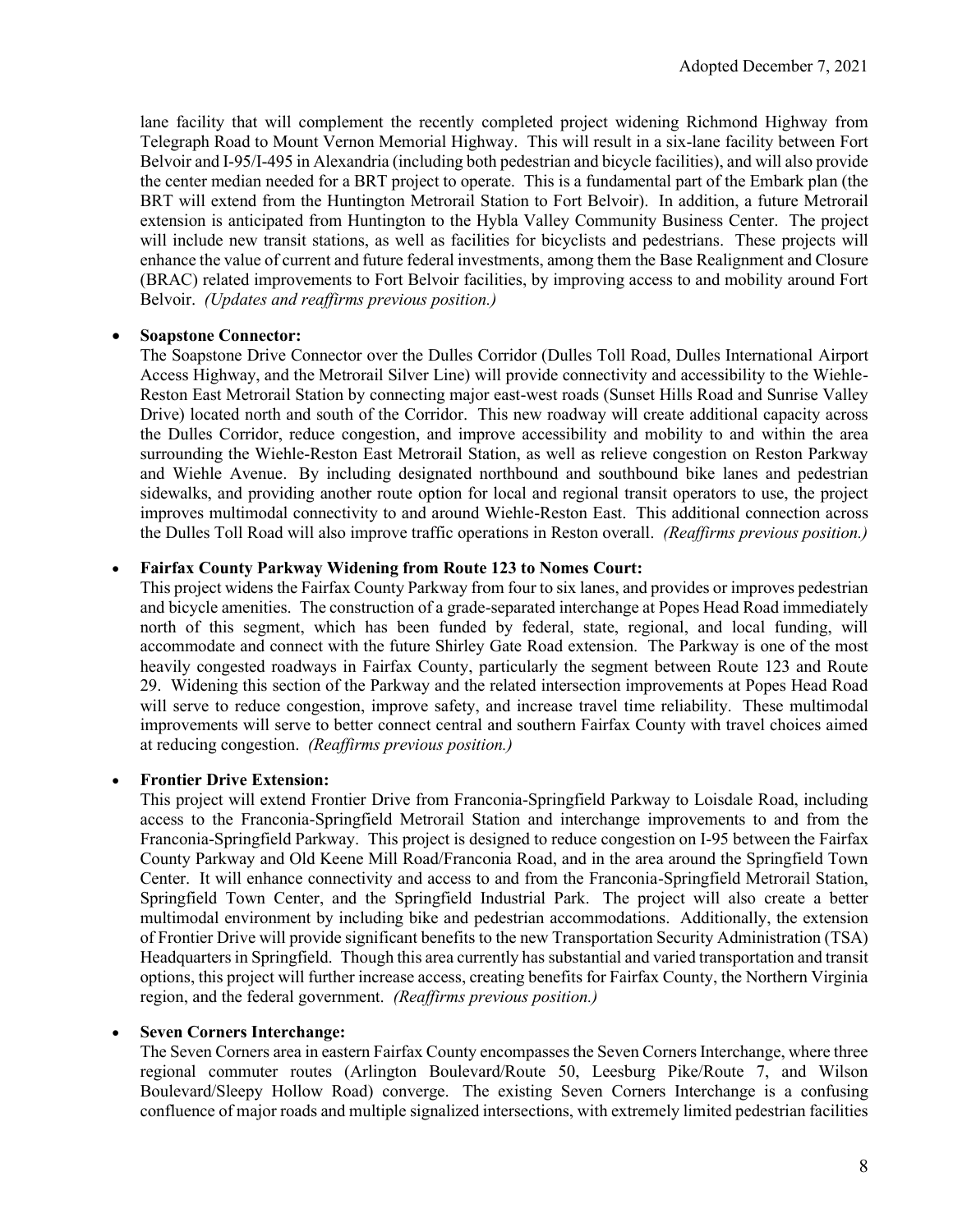and no bicycle facilities. As a result, most of the intersections at the Seven Corners Interchange operate poorly during peak periods, causing high levels of congestion, long periods of vehicular delay, and safety concerns for pedestrians, bicyclists, and transit users. The County's updated Comprehensive Plan for the Seven Corners area includes a concept for a new Seven Corners Interchange, designed to alleviate these significant challenges. *(Reaffirms previous position.)*

#### • **Potomac River Crossings:**

The need to cross the Potomac River creates major transportation challenges in the National Capital Region. The American Legion Bridge, one of the most heavily used in the region, is also the most congested, with traffic volumes expected to increase over the next 25 years. Since the largest number of vehicles traversing the American Legion Bridge travel between Fairfax and Montgomery Counties, the chokepoint created by this bridge requires long-term solutions – the interstate agreement announced in November 2019 to replace the American Legion Bridge is a significant step forward. Additionally, approximately 170,000 people cross the river each day through the Rosslyn Tunnel on Metrorail Blue, Orange, and Silver Line service. In the next 25 years, that number is expected to increase to 185,000 passengers crossing per day. The volume of commuters demonstrates that another crossing is essential to mobility in the area. Unfortunately, the capacity constraints of the Rosslyn Tunnel already create significant limits on transit service. It is vital that the capacity needs across the Potomac River be addressed, including at the American Legion Bridge and Rosslyn Tunnel, to alleviate the existing congestion and ensure the movement of people and goods throughout this economically vibrant region. Such action is essential to the economic success of Fairfax County and the National Capital Region. *(Reaffirms previous position.)* 

## <span id="page-9-0"></span>**FEDERAL FACILITIES**

#### <span id="page-9-1"></span>Federal Agency Relocation, Consolidation, and Related Activities

**Support relocation of federal facilities to sites in Fairfax County with close proximity to transit and numerous transportation options, to mitigate transportation impacts while encouraging redevelopment and job growth in the County. Also support the inclusion of sufficient funds to address the planning, infrastructure, and transportation issues raised by the federal agency relocations.**

Both the Commonwealth and Fairfax County have strong connections to the federal government, which provide tremendous economic growth opportunities, but also create a unique vulnerability to fluctuations in federal funding, particularly as it relates to defense spending. In the FY 2020, US Department of Defense (DOD) Office of Local Defense Community Cooperation (OLDCC) "Defense Spending by State" report, the Commonwealth of Virginia ranked second in total defense spending (\$64.3 billion), first as a percentage of state GDP (including \$44.8 billion in defense contract spending), and first in defense personnel spending (\$19.4 billion) – Fairfax County is vital to those placements, ranking second nationally in defense contract spending at \$17.7 billion (a significant increase from \$9.9 billion in FY 2016). Additionally, the Commonwealth ranked second in defense personnel, employing over 250,000 individuals, including nearly 22,500 in Fairfax County.

Fairfax County has a strong partnership with the federal government, and the County supports continuing that relationship by seeking additional federal agency relocations and consolidations, accompanied by appropriate federal funding and coordinated planning to ensure impacts are mitigated and a successful outcome is achieved for both the County and the federal government. Fairfax County will continue to focus on the County's role in the National Capital Region, its well-educated workforce, strong business climate, and connection to the functioning of the federal government, while closely monitoring potential future federal funding cuts that could affect the County and local economy.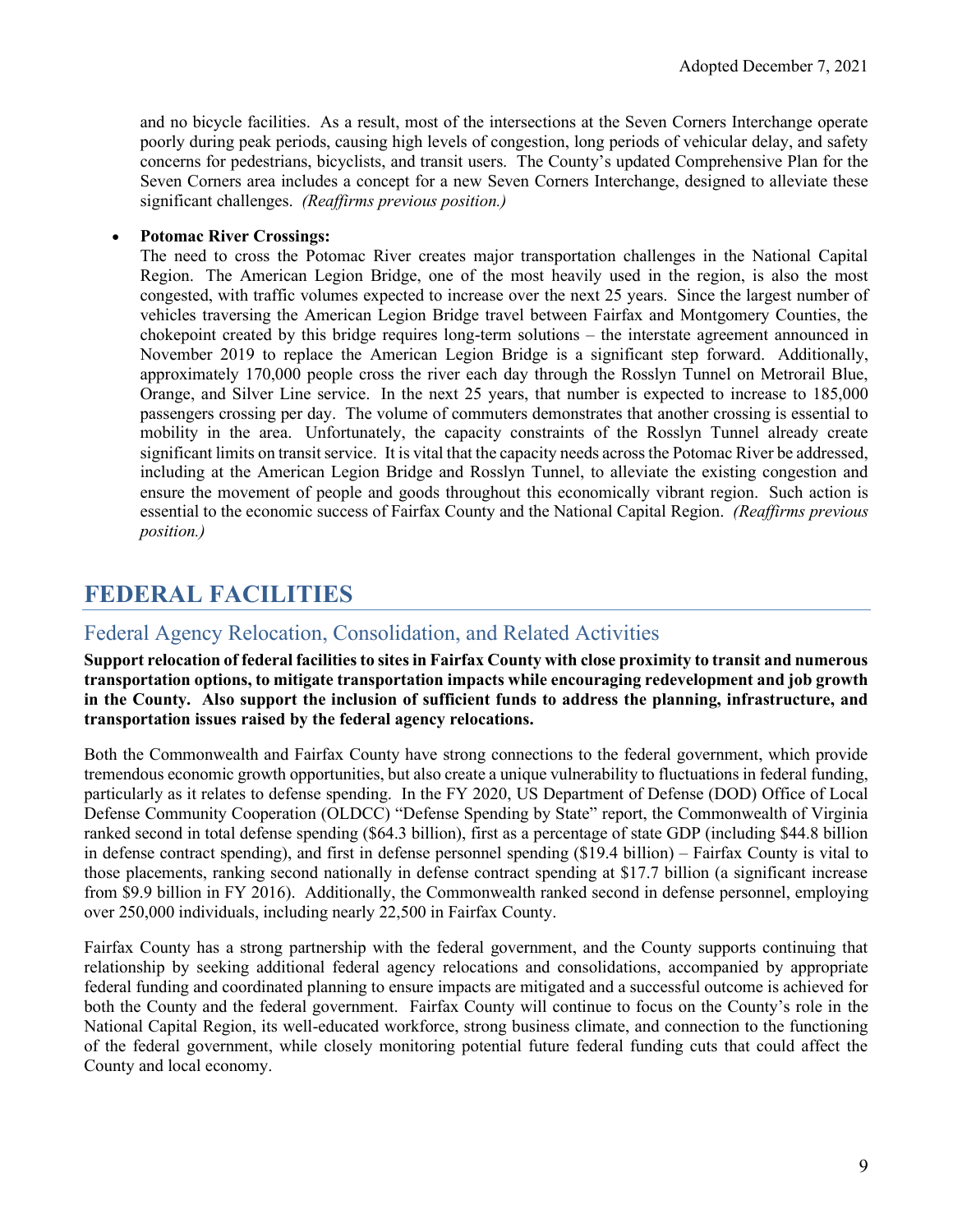In particular, Fairfax County supports:

- *Relocation of the Federal Bureau of Investigation (FBI) Headquarters to Springfield, and other federal facilities to locations within Fairfax County.* There are several pending opportunities to leverage Fairfax County's strategic location in Northern Virginia for federal agencies considering relocations, including the relocation of the FBI headquarters from its current location in downtown Washington, DC (the Senate FY 2022 Financial Services appropriations bill directs the General Services Administration to report to Congress within 180 days on the construction of a new FBI headquarters in the National Capital Region). The establishment of such workplaces increases the economic vitality of the County by encouraging business development in the surrounding area, supporting small businesses, and growing the tax base, among other benefits. The relocation of the TSA to Fairfax County reaffirms the robust collaboration between the County and the federal government, underscoring the opportunities that continue to exist, and the importance of sustained advocacy for the benefits the County provides to the federal workforce. *(Updates and reaffirms previous position.)*
- *Legislative language requiring greater coordination between a federal agency and host communities in any future federal government relocation and consolidation proposals for both new facilities and the use of existing facilities.* Any future federal government relocations or consolidations should include a requirement that the appropriate federal agency analyze the transportation impacts of such a recommendation, both on the facility and the surrounding community, before final recommendations (including provisions addressing the identified transportation impacts) are made (as was done when the relocation of the FBI was being considered). Coordination should continue following such relocations as well – for example, agencies should provide Transportation Demand Management services and strategies, including offering information on transit options, mandating that employees stationed at the facility telecommute or arrive at work before or after peak rush hour, assigning preferential parking to carpool users, and other options. *(Reaffirms previous position.)*
- *Funding for transportation projects essential to DOD relocation and consolidation.* Continued collaboration between Fairfax County and its federal partners is necessary to provide transportation improvements in the areas most directly affected by ongoing operations at Fort Belvoir. *(Reaffirms previous position.)*
- *Distribution of full funding (\$180 million) for widening US Route 1.* The Defense Access Roads program, administered by the DOD OLDCC, appropriated \$180 million in federal funds to widen US Route 1 from Telegraph Road to Mount Vernon Memorial Highway, to improve road access and traffic flow to the Fort Belvoir Army Hospital. This phase of the Route 1 widening is complete, and approximately \$30-34 million in unspent funds remains in the program; such funding could be used for additional improvements in the Route 1 corridor within the scope of the Defense Access Roads requirements. However, OLDCC personnel have stated that after completion of all six Veterans Affairs Hospital infrastructure improvement projects, OLDCC will seek guidance from the relevant Congressional committees on how the remaining funds should be spent. Currently, the OLDCC expects all projects to be completed by 2022 or 2023. The County continues to work with its Congressional delegation, federal agencies, and state partners on efforts to ensure that available revenue can be utilized to mitigate impacts in the Route 1 corridor as intended. *(Updates and reaffirms previous position)*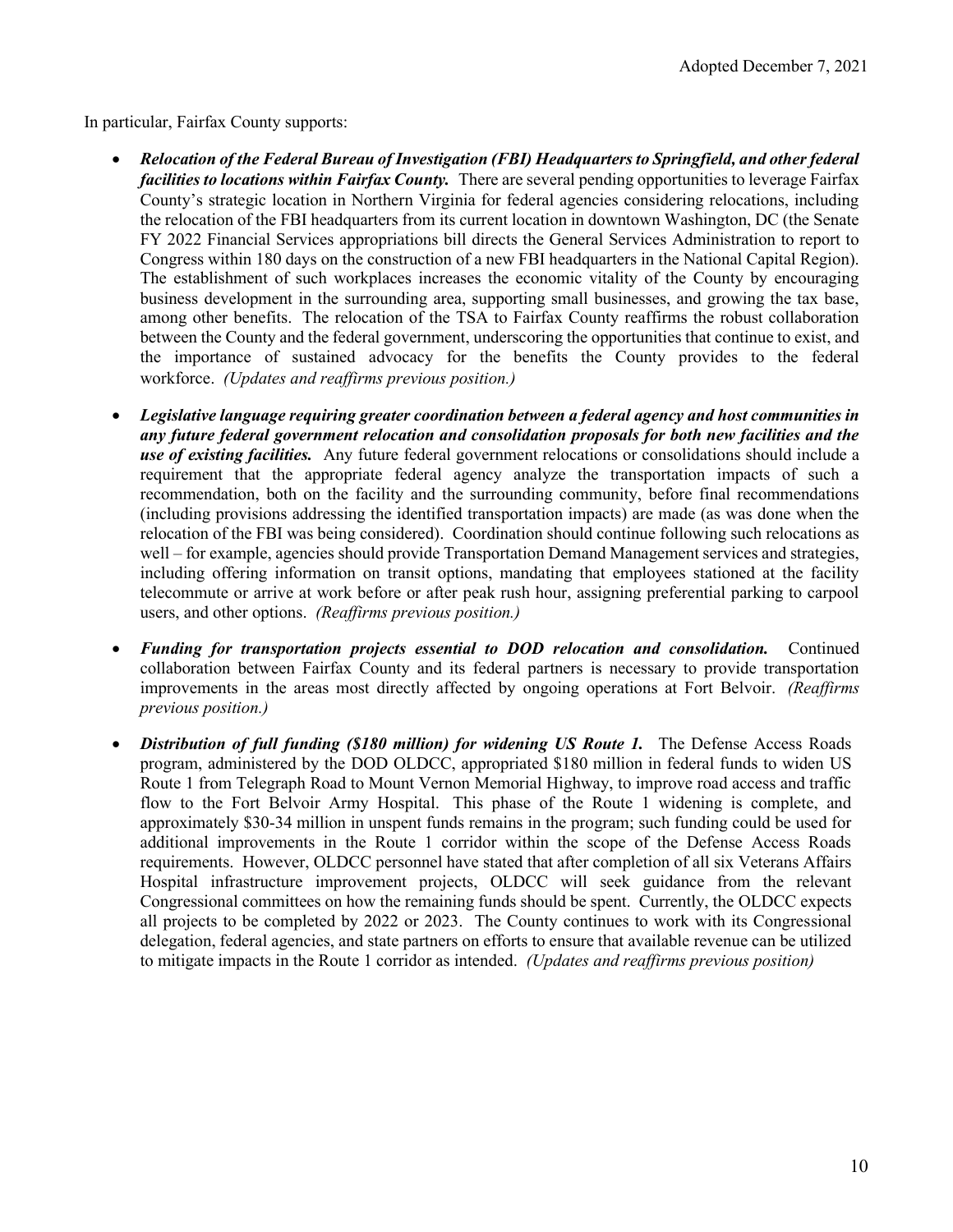## <span id="page-11-0"></span>**TAXATION AND FINANCE**

### <span id="page-11-1"></span>Tax-Exempt Status of Municipal Bonds

#### **Support maintaining the tax-exempt status of municipal bonds as a critical tool generating investments in vital public infrastructure for localities, saving state and local governments nationwide hundreds of billions in interest costs over the last century.**

As the primary source of funding for local infrastructure projects, municipal bonds have provided localities throughout the US with a valuable funding tool for decades. In Fairfax County, such bonds are vital for strengthening economic development efforts. Fortunately, the 2017 Tax Reform and Jobs Act continued the tax deduction for municipal bonds, but there is still a risk that the tax-exempt status of municipal bonds could be eliminated. While the 2017 tax law protected tax-exempt municipal bonds, it eliminated the advanced refunding of such bonds. Fairfax County supports reinstating advanced refunding and preserving tax-exempt municipal bonds. Large municipalities would be particularly damaged if similar proposals are considered in the future, as the repeal of tax-exempt status would increase the debt service burden on counties nationwide by over \$9 billion annually. The County urges Congress to maintain this critical exemption*. (Reaffirms previous position.)*

## <span id="page-11-2"></span>**HUMAN SERVICES AND PUBLIC SAFETY**

### <span id="page-11-3"></span>Federal Funding for Costs of Educating Federally-Connected Students

**Support full funding for Impact Aid, which provides funding to school divisions that educate federallyconnected students, and revisions to the Impact Aid eligibility process to ensure all students with military student identifiers are automatically included in the program. Also support increased Impact Aid funding for schools with a substantial population of military-connected families, as well as increased funding for military-connected students with disabilities who receive special needs exemptions. Additionally, support federal reimbursement for costs associated with educating and providing supportive services to unaccompanied minors placed in Fairfax County by the Office of Refugee Resettlement (ORR).**

Impact Aid serves many federally-connected families and provides the well-educated workforce and strong business climate that is so vital to the functioning of the federal government. Serving nearly 18,300 federally-connected children places a significant cost on Fairfax County Public Schools (FCPS) (data from the 2020-2021 school year). The federal government attempts to compensate localities for these costs through the Impact Aid program, which is designed to assist local school districts that have lost property tax revenue due to the presence of taxexempt federal property, or that have experienced increased expenditures due to the enrollment of federallyconnected children. However, this program has been underfunded in recent years, and does not adequately compensate localities for the actual cost of providing a quality K-12 education. In FY 2022, FCPS expects to receive approximately \$3.2 million in Impact Aid, which covers only one percent of the costs incurred by FCPS to educate such children. If this program were fully funded, FCPS would have received approximately an additional \$22.5 million in FY 2022. FCPS receives less Impact Aid than other school divisions partially because when Impact Aid is not fully funded, as has been the case for decades, the funding formula prioritizes school districts with a higher percentage of military-connected students, rather than school districts like FCPS that have both more military-connected children overall and specific schools with high concentrations of military-connected students. Additional Impact Aid funding is needed to mitigate the effect of that component of the formula. Furthermore, revising the Impact Aid eligibility identification process to automatically "opt in" any student with a military student identifier would be extremely helpful in ensuring that FCPS receives Impact Aid funding for all military-connected students.

In addition to basic Impact Aid funding, school districts also receive payments for federally-connected children who have disabilities resulting in an Individualized Education Plan (IEP), but in FY 2021 this payment was only \$638 per child, despite the fact that it costs FCPS more than \$26,100 per year per child to provide special education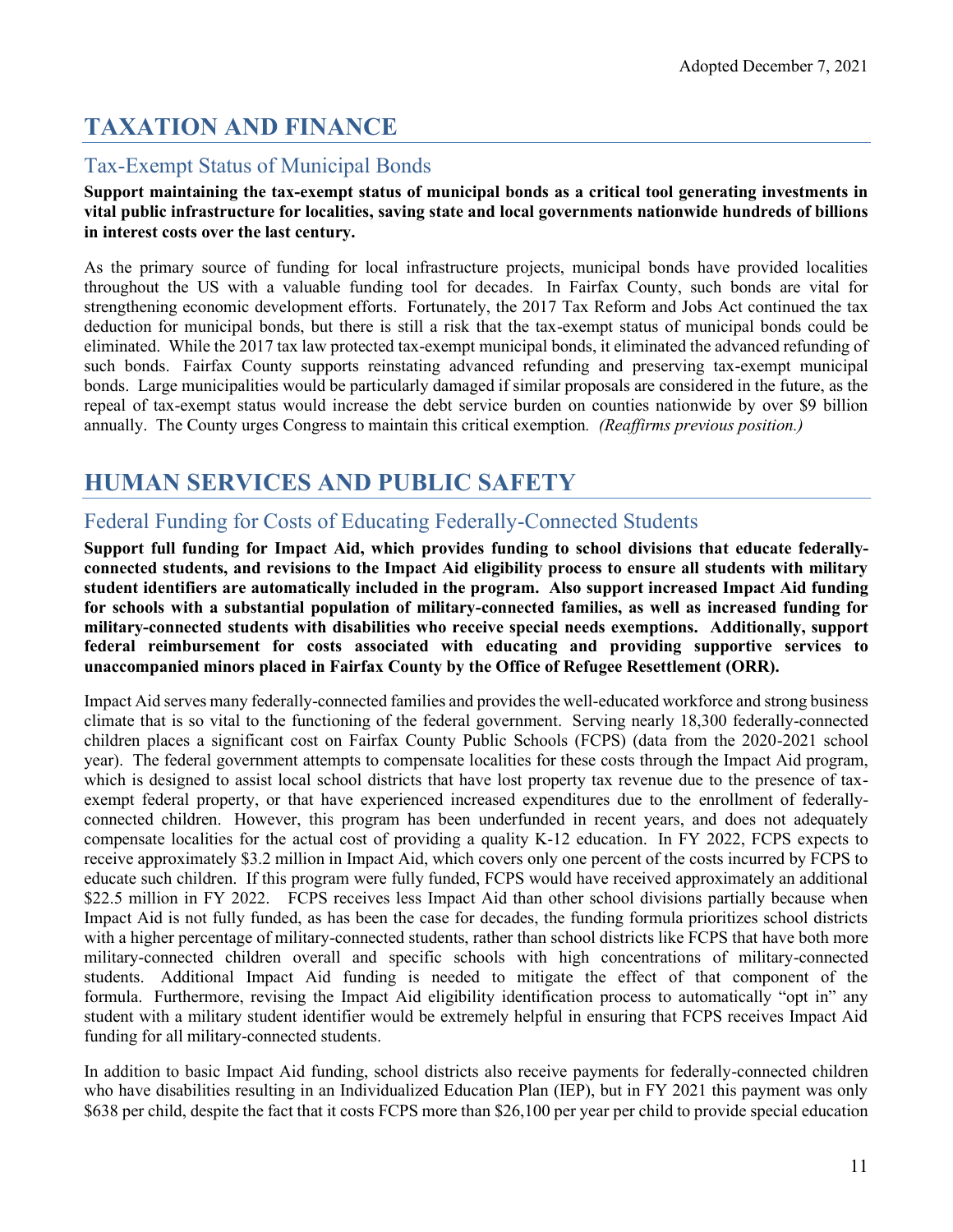services (FCPS has nearly 1,300 military-connected students with IEPs). Increased Impact Aid funding is needed for military-connected students with disabilities who receive special needs exemptions.

Additionally, significant numbers of federally-connected, school-aged children have been placed in Fairfax County through the federal ORR over the last decade. In fact, between October 1, 2013, and July 31, 2021, Fairfax County had the eighth highest number of placements in the country (nearly 7,200). Though the County celebrates its diversity, and recognizes that a diverse student population benefits all children in the school system, these placements (and the corresponding financial impacts on FCPS) are unpredictable, fluctuating dramatically over the past several years, and frequently occur after the adoption of local budgets. In addition, many unaccompanied children need supportive services, including case management, basic needs assistance, employment preparation, and health care, which are no longer provided by ORR once children are placed with sponsors. *(Updates and reaffirms previous position.) (Position on Impact Aid funding is consistent with the Fairfax County School Board's position.)*

#### <span id="page-12-0"></span>Social Safety Net

**Support federal funding for programs and services that provide a critical social safety net for vulnerable Americans. Also support sustained federal funding to address the ongoing effects of the COVID-19 pandemic (including continued flexibility in the use of existing and future funds), particularly as the pandemic further demonstrated and heightened the need for robust and equitable health and human services programs.**

It is the responsibility of government at all levels – federal, state, and local – to help Americans who are unable to fully meet their own needs. Healthy and engaged individuals, families, and communities are the foundation of the US' present and future security and prosperity, and ensuring this foundation requires a strong partnership across all levels of government to maintain the critical safety net. Fairfax County opposes changes that shift additional responsibilities to localities, weakening the federal/state/local partnership, particularly in a state where financial support for the social safety net tends to be minimal, and supports programs and funding streams that:

- Help residents of Fairfax County meet their basic needs, from nutrition programs to homelessness prevention and affordable housing, such as the Community Services Block Grant and Homeless Assistance Grants (including Continuum of Care and Emergency Solutions Grants);
- Get Americans back to work and support economic development, including job training;
- Improve access to affordable, quality child care for families with low incomes, including increased funding for the Child Care and Development Block Grant;
- Provide local flexibility to meet the needs of a changing and challenging economic climate, while avoiding penalties to localities that exhibit prudent fiscal management;
- Promote school readiness for at-risk children, including increased funding for Head Start;
- Protect the health and well-being of residents through programs such as the Children's Health Insurance Program (CHIP);
- Provide sufficient funding to meet federal mandates, or at a minimum, adequate flexibility to ensure the success of priority programs;
- Ensure that the basic needs of low-income military families are met (many are paid so little that they are forced to use public assistance to feed their families);
- Incentivize affordable housing creation and preservation, including full funding for the HOME Investment Partnerships Program (HOME, which provides funding for affordable housing through acquisition. rehabilitation, new construction, and tenant-based rental assistance) and other innovative financing tools;
- Support expansions and changes to the Low-Income Housing Tax Credit (LIHTC) program (such changes are currently under consideration in the proposed Build Back Better Act).
- Help older adults and people with disabilities remain safe and independent in their communities, such as the Older Americans Act programs; and,
- Assist states in providing adult protective services and long-term care ombudsman programs. *(Updates and reaffirms previous position.)*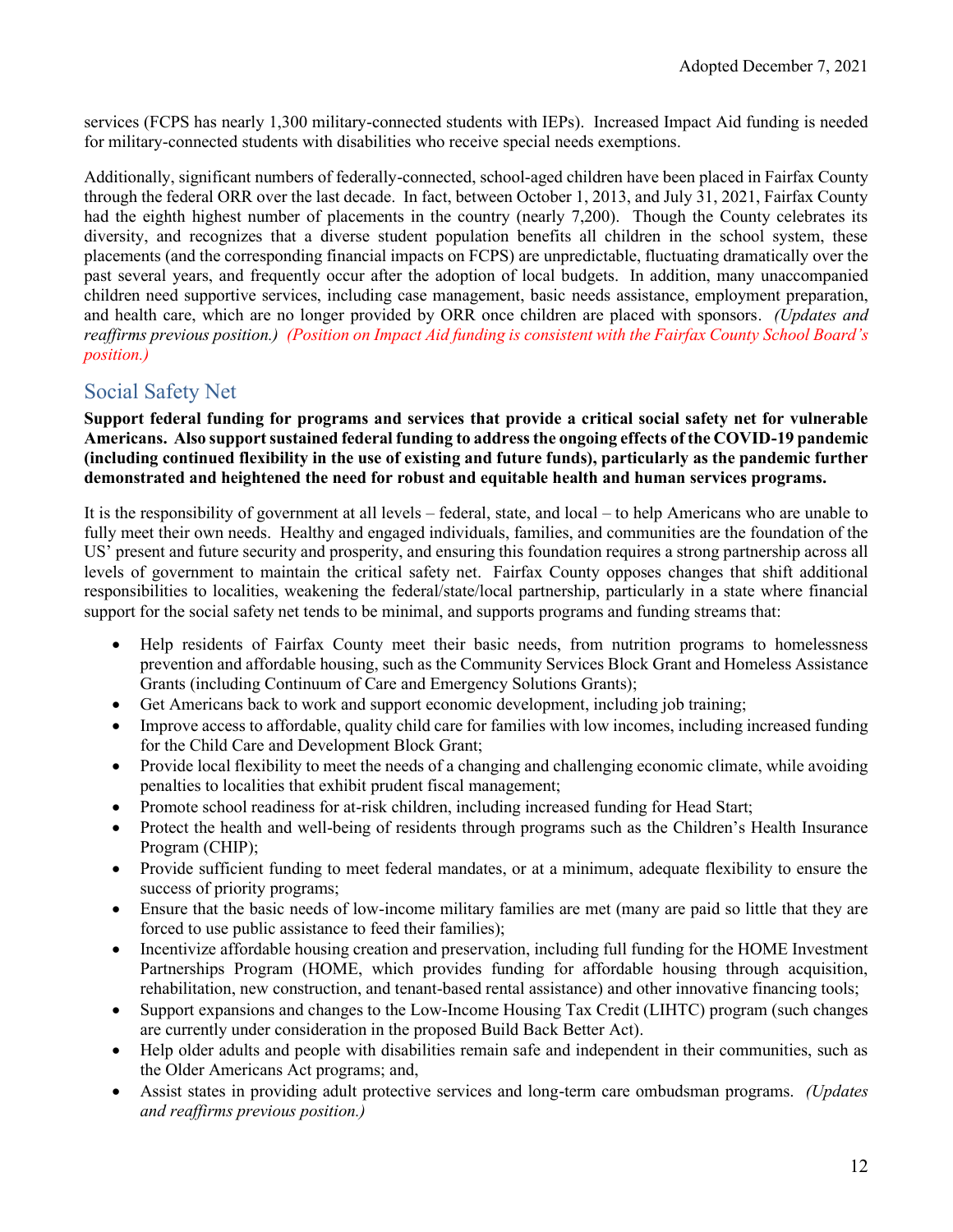### <span id="page-13-0"></span>Community Development Block Grant Program (CDBG)

#### **Support funding to address housing, water, infrastructure, and human service needs, and to expand economic opportunities for low- and moderate-income individuals and communities.**

CDBG provides flexible funding for localities to address the needs of low- and moderate-income individuals, including community development activities to address threats to health or safety, rehabilitation of housing, construction and improvement of public facilities (such as water, sewer, and sidewalks), and job creation/retention activities (in FY 2021, Fairfax County received an estimated \$6.1 million in CDBG funds). Congress provided formula/entitlement funding for CDBG at \$3.3 billion in FY 2019, \$3.4 billion in FY 2020, and \$3.45 billion in FY 2021. For FY 2022, the Biden Administration proposed \$3.4 billion, the House proposed over \$3.7 billion in funding for CDBG, and the Senate has proposed \$3.55 billion for CDBG. Fairfax County supports increasing CDBG funding to \$4.2 billion in FY 2022, which is the level requested by NACo. *(Updates and reaffirms previous position.)*

### <span id="page-13-1"></span>Department of Justice (DOJ)

#### **Support federal assistance to state and local governments to develop and implement programs designed to improve outcomes for individuals with mental illness involved in the criminal justice system. Also support continued funding for DOJ programs that provide critical support to local law enforcement.**

The Justice and Mental Health Collaboration Program (JMHCP) provides funding for state and local governments to develop and implement programs designed to improve outcomes for individuals with behavioral health issues who are involved in the criminal justice system. Law enforcement officers are often the first responders when an individual is in a mental health crisis – the Fairfax County Police Department received nearly 10,000 mental healthrelated calls from January – December 2020. Such calls, at times, can lead to incarceration for non-violent offenses, precluding individuals from receiving appropriate treatment for behavioral health issues. Locally, Fairfax County's "Diversion First" initiative offers alternatives to incarceration for people with behavioral health issues who come into contact with the criminal justice system. The program has already had a significant impact – since 2016, more than 2,400 people have been diverted from potential arrest. Additionally, there has been a 28 percent decrease in the behavioral health population with misdemeanor charges from 2015 to 2020. Over the same period, the number of inmates referred to the Fairfax-Falls Church Community Services Board (CSB) jail-based services increased by 21 percent. Though the average daily population has decreased since FY 2008, the medical complexities of inmates have increased, with complex substance use and mental health disorders becoming more common. Federal funding is needed to sustain and expand this critical initiative; Fairfax County supports full funding (\$50 million) of the JMHCP, which has not been fully funded since its inception in 2004. The program received \$35 million in FY 2021, and the Biden Administration requested \$40 million for FY 2022. The House proposed \$45 million in FY 2022, while the Senate proposed \$42 million for that year.

The County also supports increased funding, or at a minimum, level funding, for DOJ programs that provide critical support to County law enforcement, including: the Byrne/Justice Assistance Grant Program (Byrne/JAG); the State Criminal Alien Assistance Program (SCAAP); and, the COPS Hiring Grant Program. Federal funding from these programs assists the County in combatting crime, managing better outcomes for youth, and achieving the highest level of public safety for its residents. *(Updates and reaffirms previous position.)*

#### <span id="page-13-2"></span>Gang Prevention and Intervention

#### **Support greater federal efforts to assist localities with gang prevention and intervention programs, and stronger gang prevention measures.**

Since 2003, the Northern Virginia Regional Gang Task Force has implemented a regional solution to gang-related violence and crime which transcends jurisdictional boundaries, through prevention/education, intervention, re-entry programs, and enforcement. Federal funds were allocated through DOJ appropriations bills from 2003 to 2012,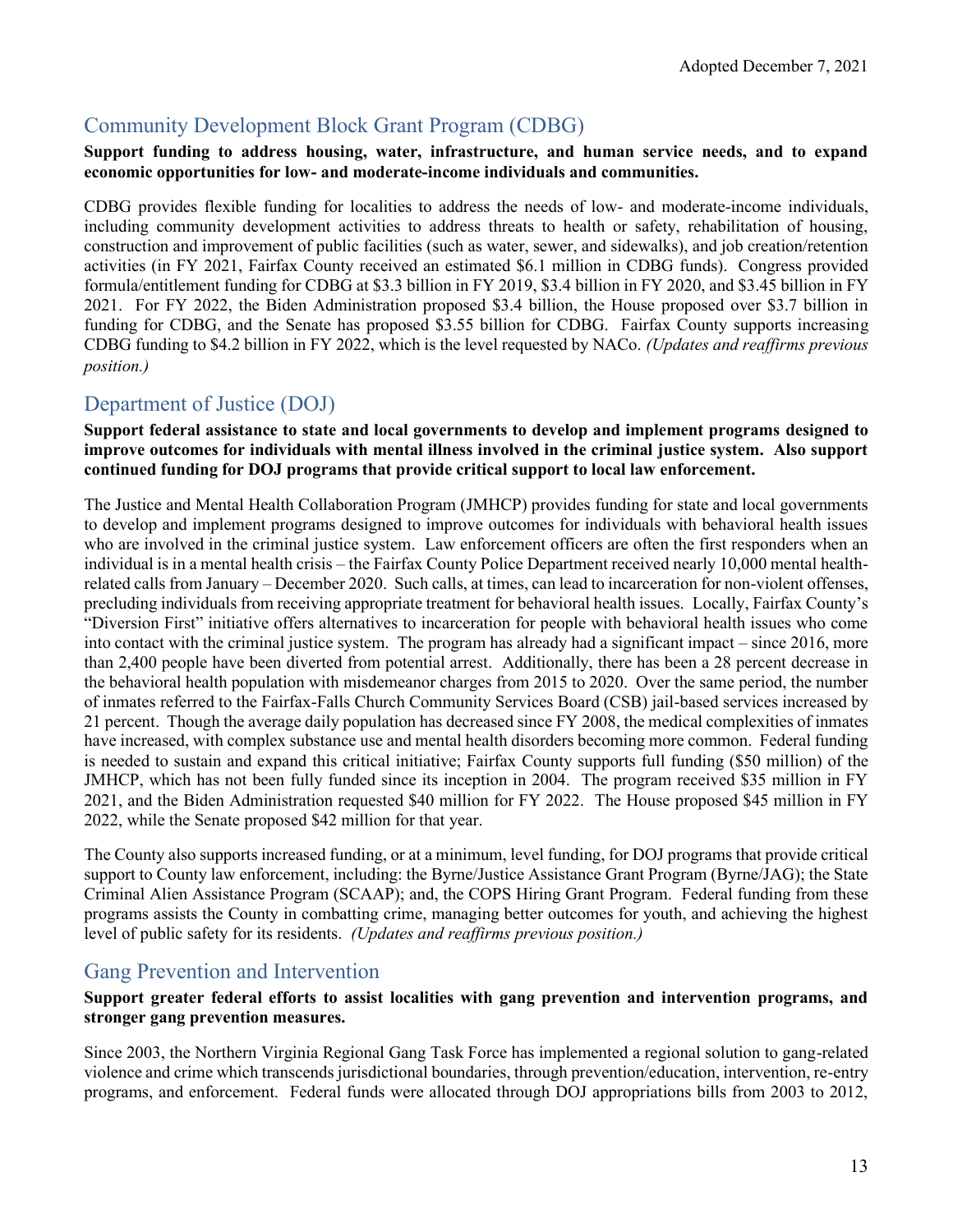ensuring that the Task Force was adequately staffed with necessary resources to implement critical programs, such as Intervention Prevention Education (IPE). However, the Task Force has received limited federal funds since 2012, leaving Northern Virginia localities to fill the funding gap (in a helpful change, the Task Force was awarded a Byrne Grant totaling approximately \$119,000 on January 1, 2020). Though some localities, like Fairfax County, provide resources and funding to the Task Force, fiscal challenges have made providing the funding needed difficult without federal support, and as a result, not all Northern Virginia localities have continued their involvement. Thus, programs like IPE are operating at a reduced level, personnel are needed (i.e., law enforcement data analysts and gang coordinators, among others), and regional cooperation has diminished while gang-related violence continues to occur in Northern Virginia. Alarmingly, approximately 590 Fairfax County Public School students who responded to the 2019-2020 Fairfax County Youth Survey of 8th, 10th, and 12th graders reported being a gang member at some point in their life. Continued federal funding for programs that provide resources to localities (such as DOJ's Project Safe Neighborhoods) is necessary to restore the Task Force's capacity and expand essential programs to combat gang-related violence and crime. *(Reaffirms previous position.)*

#### <span id="page-14-0"></span>Substance Use Disorder

**Support efforts that increase capacity to address the ongoing substance use disorder epidemic through community-based treatment (including detoxification, medication-assisted, residential, and intensive outpatient programs) and innovative efforts to limit the supply of opioids. Also support coordinated strategies to meet the growing need for substance use disorder services that target specific high-risk age groups. In particular, regulatory action and innovative approaches to prevention and nicotine addiction treatment are necessary to address the vaping crisis that is affecting teens and young adults at an alarming rate.**

Across Virginia, the number of fatal overdoses set a new record high, with about 2,300 fatalities in calendar year 2020 – an increase of over 40 percent from 2019. In the Fairfax Health District (including Fairfax County and the cities of Fairfax and Falls Church), opioids are the number one cause of unnatural death, with 94 opioid overdose deaths in 2020; all but seven of these fatalities were due to fentanyl. Unfortunately, the Virginia Department of Health is predicting that 2021 may be the worst year on record by far for fatal overdoses. Though federal actions in recent years to expand prevention, treatment, harm reduction, and recovery programs, make reforms to Medicaid and Medicare to better serve program participants with substance use disorders, and provide greater support for federal drug courts are positive steps, more funding is needed for treatment, prevention, and drug courts to respond to the increasing need for services.

Another concerning trend is the widespread use of e-cigarettes, which have been the most used tobacco product among youth since 2014. In 2020, more than 3.6 million American middle and high school students reported using e-cigarettes in the previous 30 days. In Fairfax County, among students surveyed in the 8th, 10th and 12th grades, more students reported vaping within a month of the survey date in November 2019 than using any other substances, and lifetime prevalence rates were high across all age groups (13.2 percent of 8th graders, 26.2 percent of 10th graders, and 37.3 percent of 12th graders). Though e-cigarettes became popular because they have been considered less harmful than regular cigarettes, the recent discovery of severe respiratory illness in otherwise healthy young people as a deadly complication of vaping has raised alarm throughout the US. In addition to increased federal funding for prevention and nicotine addiction treatment, the US Food and Drug Administration could ban mentholflavored e-cigarette and vaping liquid, which is popular with youth; accelerate the evaluation of the health impacts of e-cigarettes and vaping products; allocate funding to increase communication of the risks associated with vaping THC and products purchased on the street; and, strengthen enforcement to ensure e-cigarettes and vaping products are not marketed or sold to youth. It is essential that all substance use prevention programs and services are adequately funded, cost-efficient, accessible, and outcome driven. *(Updates and reaffirms previous position.)*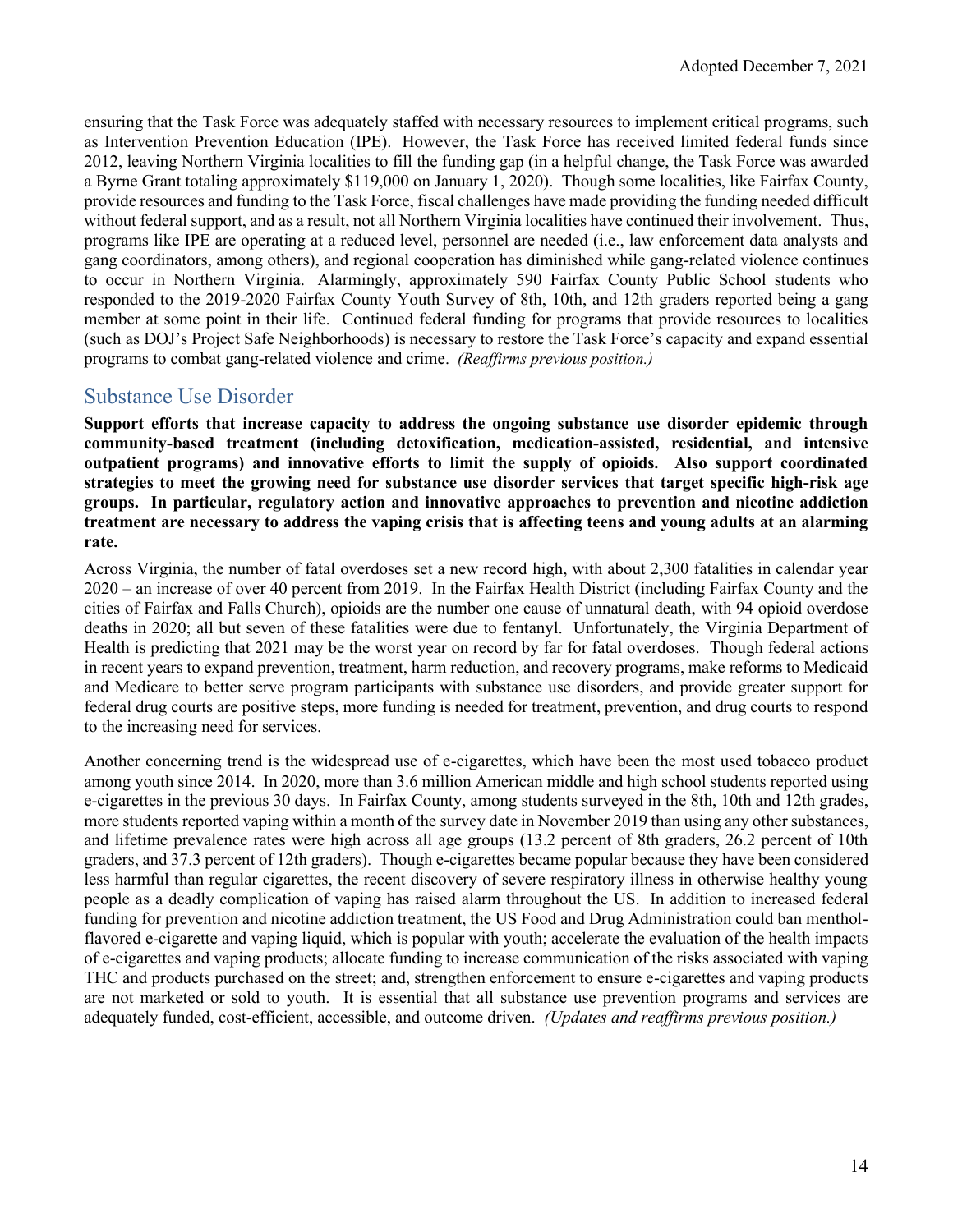## <span id="page-15-0"></span>**CONTINUING PRINCIPLES**

#### <span id="page-15-1"></span>**Census**

- Support continued funding for the US Census Bureau as it implements the 2020 Census and its subsequent data releases, which have major implications for the distribution of federal funding, Congressional redistricting, and the availability of social, demographic, and economic data used to guide policy decisions. An accurate census count is critical to state and local government operations, and various survey programs, primarily the American Community Survey (a demographics survey program conducted by the Census Bureau) provide data annually, as essential tools for state and local governments, informing decisionmaking and program development. It is estimated that Virginia will lose up to \$2,000 annually for each person not counted, or more than \$20,000 per person over a decade. *(Updates and reaffirms previous position.)*
- Support the use of accurate, equitable methodology in carrying out census operations. The Census Bureau is required to keep personally identifiable information confidential – in order to do this they utilize a disclosure avoidance methodology that relies on "data swapping" between census blocks as its main disclosure avoidance technique – essentially data about certain households is switched with those from different neighborhoods to anonymize the data. In 2020, changes to this methodology were implemented, leading to concerns about data accuracy (which could have a significant impact on larger jurisdictions like Fairfax County, since a possible effect of the practice is to shift population counts from larger to smaller jurisdictions*). (New position.)*
- Support the timely dissemination of 2020 census data, which is a critical part of the ongoing redistricting process. *(Updates and reaffirms previous position.)*
- Support continued funding for the Census Bureau in the long-term, as the agency conducts research and development of information-gathering technology to be used in anticipation of the 2030 Census. *(New position.)*

#### <span id="page-15-2"></span>Consumer Protection

• Support efforts to enhance consumer protections in products sold by alternative financial services, such as payday loans and vehicle title loans, to minimize the negative financial impact of such products on financially vulnerable consumers. Payday and vehicle title loans are often associated with practices that drive consumers further into debt. *(Reaffirms previous position.)*

#### <span id="page-15-3"></span>Education

- Support full funding for Impact Aid, which provides funding to school divisions that educate federallyconnected students. Also support increased Impact Aid funding for schools with a substantial population of military-connected families, as well as increased funding for military-connected students with disabilities who receive special needs exemptions. *(Reaffirms previous position.)*
- Support revisions to the Impact Aid eligibility process to ensure all students with military student identifiers are automatically included in the program. *(Reaffirms previous position.)*
- Support fully funding the costs of implementing federal mandates, such as the requirements in the Every Student Succeeds Act (ESSA) and Individuals with Disabilities Education Improvement Act (IDEA), and support broad flexibility and additional resources to carry them out. *(Reaffirms previous position.)*
- Support elimination of the current "prior use" rule for tax credits on school renovation and reconstruction, which disallows these credits when the building is rehabilitated and used in the same manner as before the rehabilitation. This could provide a tool for rehabilitating aging County schools. *(Reaffirms previous position.)*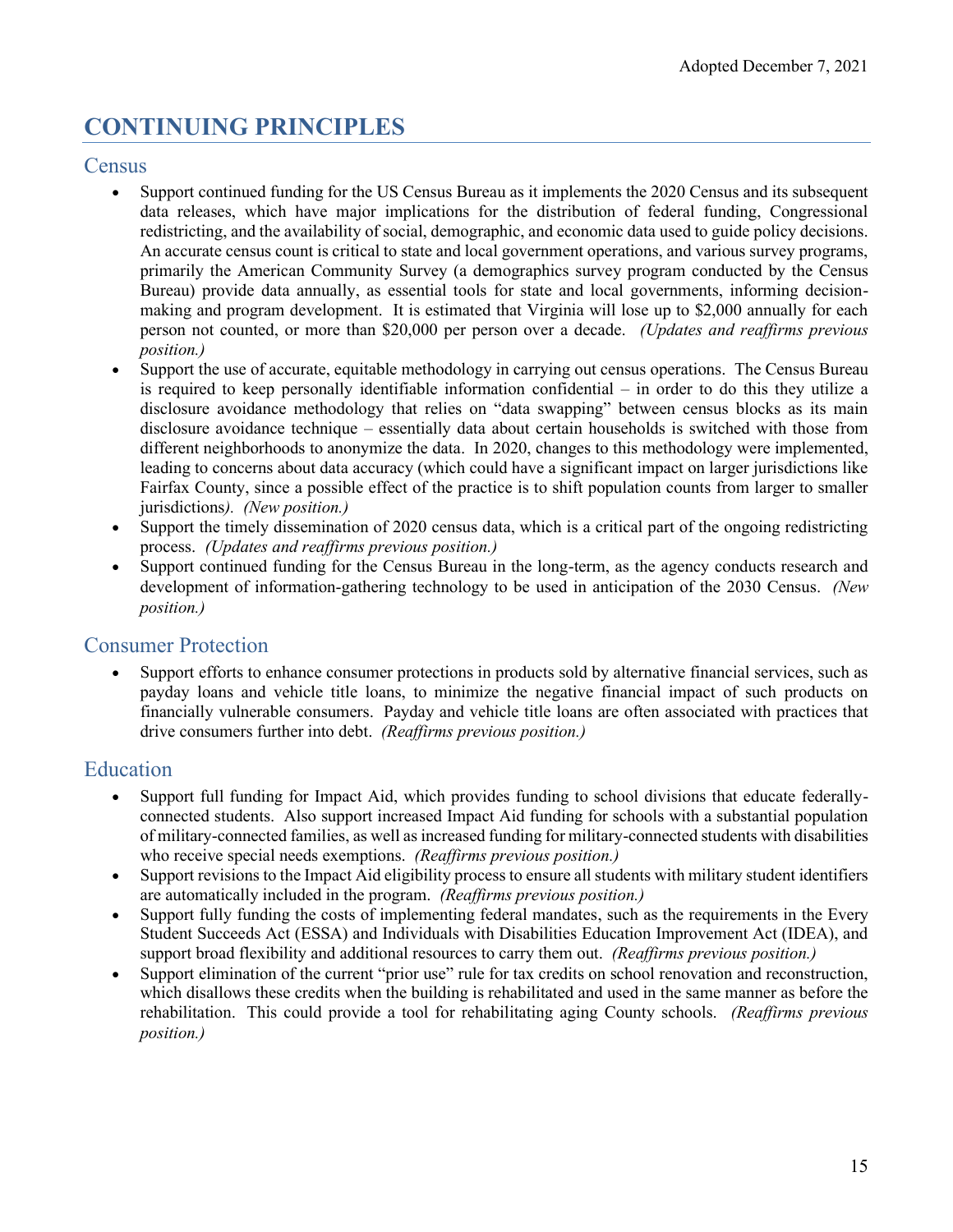#### <span id="page-16-0"></span>Elections

- Support federal efforts, especially those of the US Department of Homeland Security, to ensure the security and reliability of voting technology and operations, and elections results as part of the nation's critical infrastructure, including funding for technical improvements. *(Updates and reaffirms previous position.)*
- Support sufficient, ongoing federal funding to assist states and localities in implementing any new federal mandates for elections equipment and infrastructure, including accessibility and security requirements. The Virginia Department of Elections received approximately \$9 million in cybersecurity Help America Vote Act (HAVA) funds in 2018, but HAVA funding for other aspects of election administration is needed. If states are the recipients of federal funding for improvements to election administration, consultation with localities should be required in determining the use of the funds. *(Reaffirms previous position.)*
- Monitor potential impacts of the Supreme Court decision striking down Section 4 of the Voting Rights Act, which eliminated the requirement that changes to Virginia's election laws be "pre-cleared*." (Reaffirms previous position.)*
- Support legislation that enhances collaboration between federal agencies, states, and localities for election administration and security, including funding for federal agencies (such as the US Election Assistance Commission) that disseminate research and information on elections administration and infrastructure. *(Reaffirms previous position.)*

### <span id="page-16-1"></span>Environment

- Support incentives and innovations that encourage environmental preservation, enhancement, and resource conservation, including solid waste management improvements (such as extended producer responsibility, which ensures producers of consumer products are appropriately responsible for the treatment and disposal of the post-consumer products that they generate). *(Updates and reaffirms previous position.)*
- Support incentives for open space preservation and enhancement, including within developed areas. *(Updates and reaffirms previous position.)*
- Support adequate funding to local governments and achievable timelines for any new federal environmental regulations or mandates, particularly requirements related to the Chesapeake Bay watershed. *(Reaffirms previous position.)*
- Support initiatives to enhance tree canopy in urban areas. *(New position.)*

### <span id="page-16-2"></span>Federal Contracting

- Support efforts to streamline and increase efficiency and productivity in federal government operations, by maximizing the strengths of both federal contractors and federal government employees. Such efforts to strike this balance should be accomplished in a thoughtful, open process that is not arbitrary in nature. *(Reaffirms previous position.)*
- Support the critical partnership that exists between the public and private sectors in the conduct of federal government operations. This is particularly important in Fairfax County, where federal employees and federal contractors each contribute significantly to the local and state economy. *(Reaffirms previous position.)*

### <span id="page-16-3"></span>**Health**

- Support close monitoring of the Affordable Care Act (ACA), ensuring provision of critical health coverage and an efficient allocation of resources, while providing clear direction and appropriate incentives for consumers and employers, and avoiding both service reductions and restrictions on access to care. *(Reaffirms previous position.)*
- Support close collaboration between the federal government and the Commonwealth to maximize Medicaid expansion in Virginia. *(Updates and reaffirms previous position.)*
- Support enhanced Medicaid reimbursement for skilled nursing care. *(New position.)*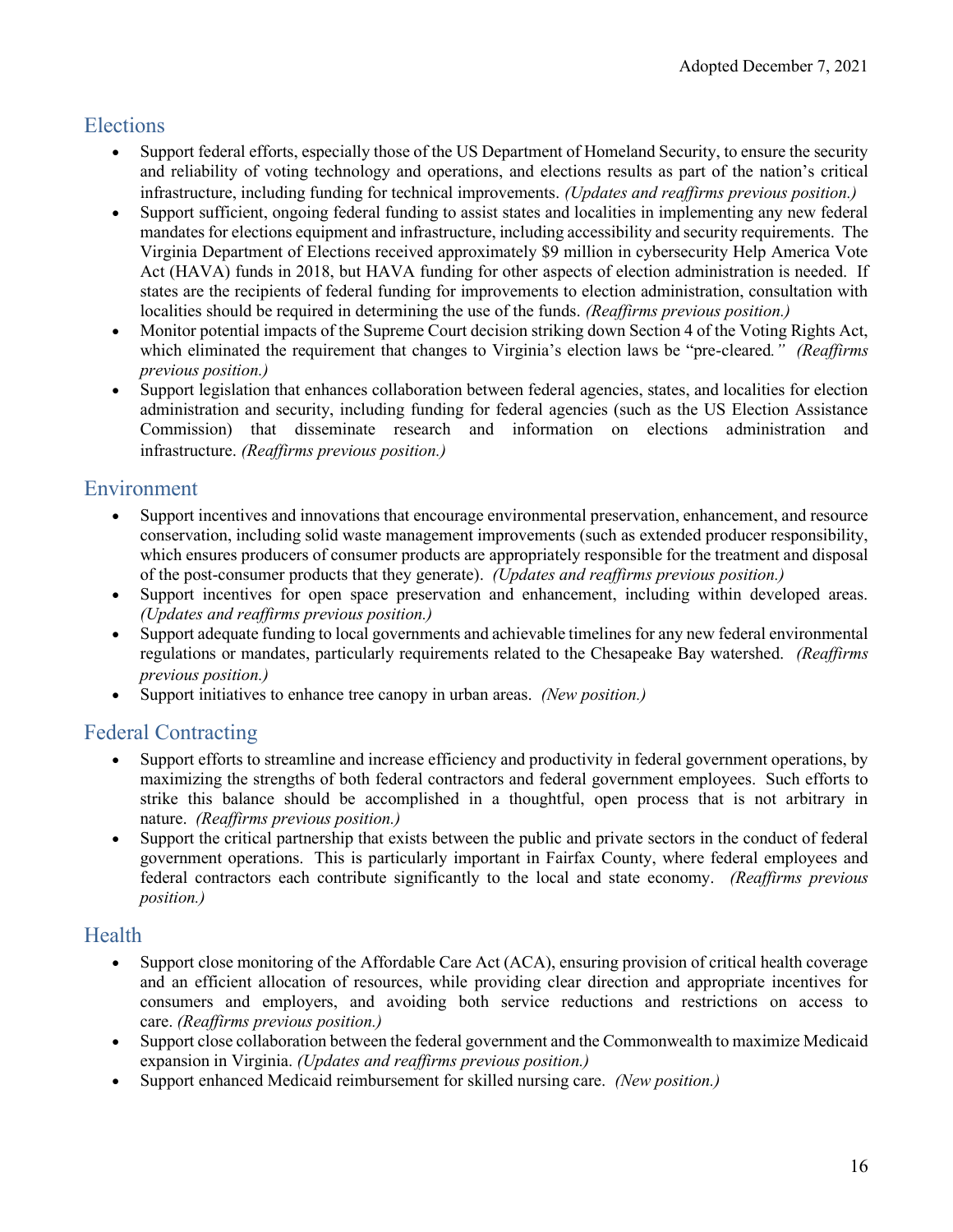- Support appropriate oversight by the Centers for Medicare and Medicaid Services of Medicaid-funded transportation service, in order to resolve ongoing complaints stemming from consistent poor performance and ensure adequate service is restored. (*Reaffirms previous position.)*
- Support federal funding initiatives that will advance research, surveillance, reporting, and diagnostics for Lyme disease. *(Reaffirms previous position.)*
- Support parity between primary healthcare and behavioral healthcare to ensure reimbursement parity for critically important behavioral health services. *(Reaffirms previous position.)*

### <span id="page-17-0"></span>Homeland Security/Emergency Operations

- Support greater funding for "high risk" areas such as Northern Virginia and Fairfax County. *(Reaffirms previous position.)*
- Support timely delivery of funds and ways to achieve greater flexibility for use of funds, while maintaining strong accountability standards. *(Reaffirms previous position.)*
- Support federal assistance for the implementation of "Next Generation 911," a major change in the provision of 911 services that is particularly critical for the National Capital Region. *(Reaffirms previous position.)*
- Support efforts to allow local governments to perform hazard mitigation work when a Federal Emergency Management Agency (FEMA) grant application is pending to ensure essential mitigation efforts are not delayed while awaiting award decisions. *(New position.)*

### <span id="page-17-1"></span>Immigration

- Oppose actions that would compromise the County's ability to deliver local government programs and services that benefit or protect the community as a whole. *(Reaffirms previous position.)*
- Oppose legislation that would mandate local governments to enforce federal immigration laws, especially in the area of law enforcement. *(Reaffirms previous position.)*

### <span id="page-17-2"></span>Land Use

- Oppose any diminution of local land use authority, either by further limiting the scope of local regulatory authority or by creating new and more elaborate land use regulatory structures. *(Reaffirms previous position.)*
- The County supports the concept that disputes over land use authority are local in character and should be solved at the local level. Further, the County requests that the development community and regional entities discuss any concerns or problems with the County before seeking legislative solutions. *(Reaffirms previous position.)*

### <span id="page-17-3"></span>**Libraries**

- Support increased federal aid to state library agencies and local public libraries. The Library Services and Technology Act (LSTA) provides critically important federal funding for the nation's libraries, including resources which allow the Library of Virginia to support local libraries, early learning, summer reading, training for library staff, and access to Virginia's documentary history. *(Reaffirms previous position.)*
- Support reducing barriers to libraries acquiring eMaterials under reasonable terms and costs. *(New position.)*

### <span id="page-17-4"></span>Local Taxation

• Preserve existing local taxing authority. Encroachment upon local authority skews local accountability and hampers efforts to provide for constituent needs in the most cost effective and efficient manner. *(Reaffirms previous position.)*